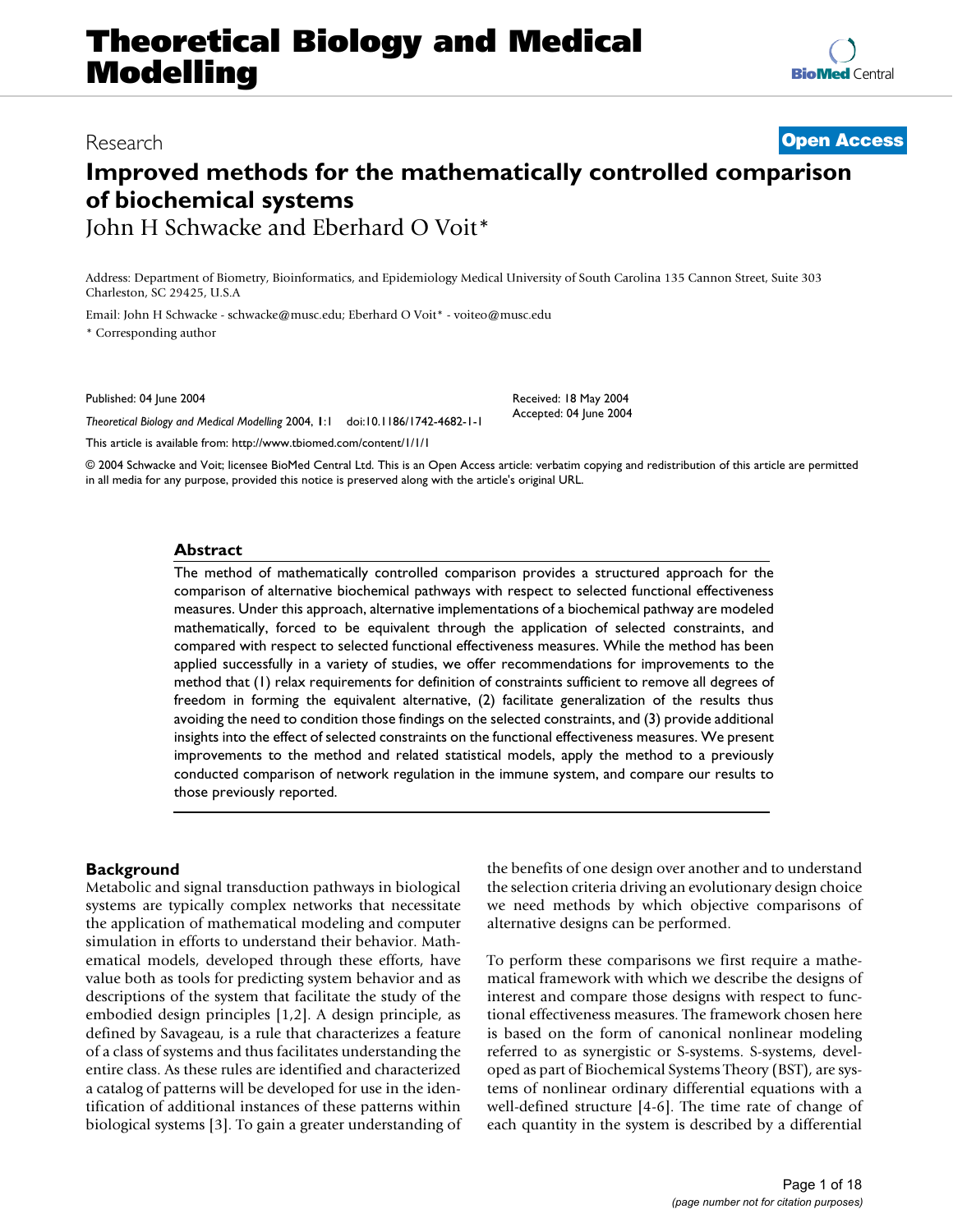equation of the form given in Equation 1 where  $\dot{X}_i$  indicates the first derivative of quantity  $X_i$  with respect to time and  $V_i^+$  and  $V_i^-$  are positive-valued functions representing the influx and efflux respectively.

$$
\dot{X}_i = V_i^+ - V_i^-
$$
\n
$$
= \alpha_i \prod_{j=1}^{n+m} X_j^{g_{i,j}} - \beta_i \prod_{j=1}^{n+m} X_j^{h_{i,j}} \text{ for } i \in 1...n
$$
\n(1)

These quantities may represent, for example, substrate, enzyme, metabolite, cofactor, or mRNA concentrations and are referred to generically as pools. The system consists of *n* equations of this form, one for each of the *n* dependent variables in the system. The remaining *m* variables,  $X_{n+1}$   $\ldots$   $X_{n+m}$  represent independent quantities. The right-hand side of each equation consists of two terms, one describing the influx or production of the pool of interest  $(V_i^+)$  and one describing its degradation or

efflux  $(V_i^-)$ . Both terms are in power-law form. Any other pool (independent or dependent) in the system that influences production or degradation appears as a factor in the appropriate power-law term of the effected pool's differential equation. The exponential coefficient of the factor, referred to as its kinetic order, determines the direction and degree to which the change is influenced. Positive kinetic orders indicate that the influence increases or activates the flux and negative kinetic orders indicate that the influence decreases or inhibits the flux. Kinetic orders associated with the influx term are typically given the label *gi*,*j* where the indices *i* and *j* denote the influence of variable  $X_j$  on the influx to  $X_i$ . The label  $h_{i,j}$  is typically given to kinetic orders associated with the efflux term. The multiplicative factors <sup>α</sup>*i* and β*i* are positive quantities referred to as rate constants. They scale the influx or efflux rate and thus control the time scale of the reaction. The validity of this power-law representation has been analyzed extensively and demonstrated in a variety of biological system modeling applications [7-9].

The S-system representation offers two key advantages in the performance of controlled comparisons. First, S-systems have a form that allows for the algebraic determination of the system's steady state by solution of a system of linear equations under logarithmic transformation of the variables (see Appendix). From this steady-state solution, it is possible to determine the local stability of the steady state, the sensitivity of the steady state with respect to parameter changes, and the sensitivity of the steady state with respect to variation in the independent variables. The S-system representation is also advantageous in that it provides a direct mapping from the regulatory structure of



#### **Figure 1**

**Reference and alternative systems.** Biochemical maps for the reference system (with suppression) and the alternative (without suppression) are given in A and B respectively. Adapted from Irvine and Savageau [21].

the system under study to the parameters of the system. If, for example, the influx to a variable of interest,  $X_{i}$ , is regulated by some other variable  $X_i$  then the parameter  $g_{i,i}$  will be non-zero. If the regulation inhibits the influx, the parameter takes on negative values and if the regulation activates the influx, the parameter takes on positive values. This property of S-systems is particularly useful when performing a controlled comparison of two structures that differ in their regulatory interactions. The alternative structure, without a particular regulatory interaction, can be determined from the reference by forcing the value of the appropriate kinetic order to 0 (Figure [2](#page-2-0)).

S-systems provide a convenient method for the characterization of systemic performance local to the steady state. System gains, parameter sensitivities, and the margin of local stability are easily determined and often form the basis of functional performance measures used in controlled comparisons. Logarithmic gains represent the change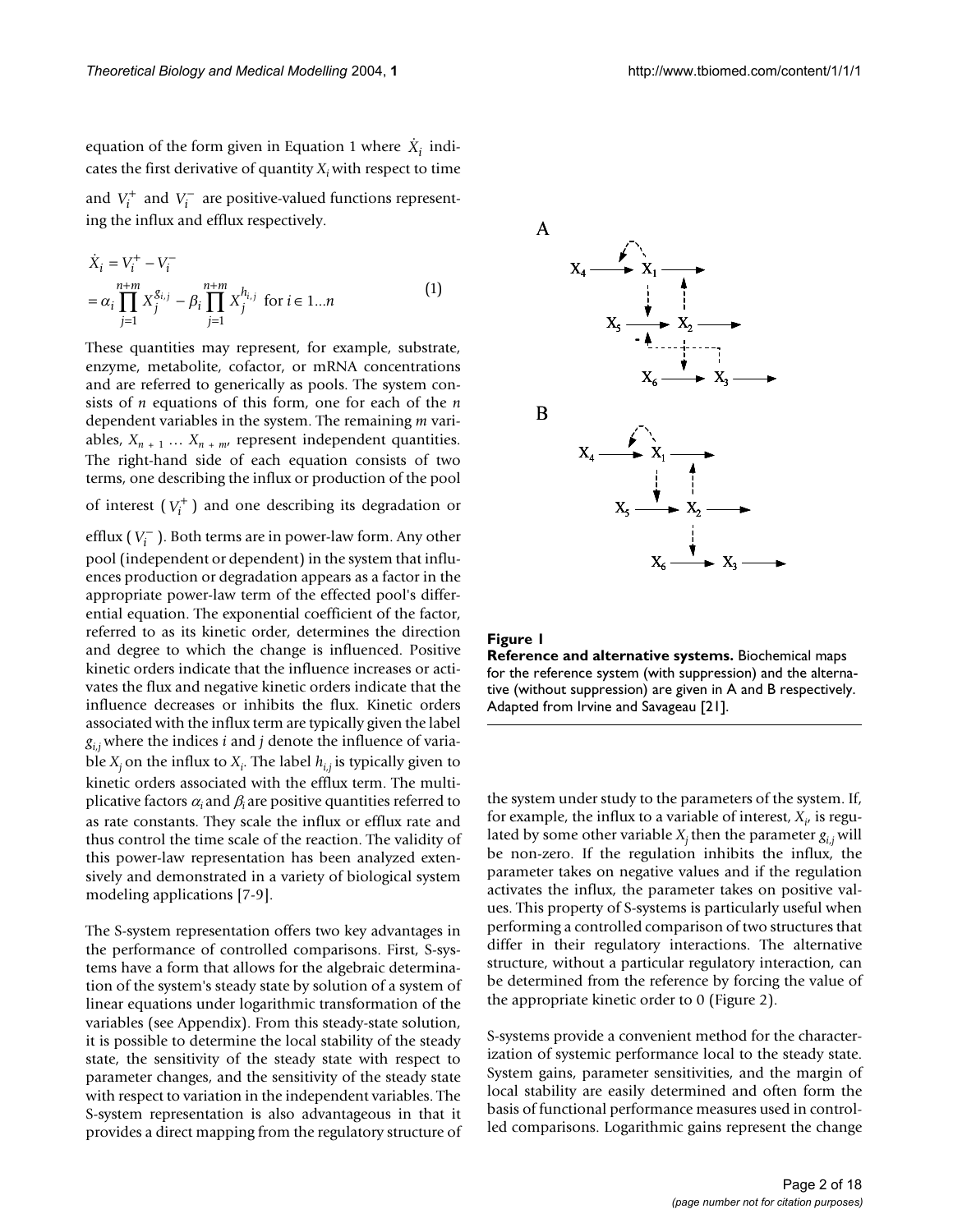<span id="page-2-0"></span>A  
\n
$$
X_4 \longrightarrow X_1 \longrightarrow X_2 \longrightarrow X_3 \longrightarrow
$$
\n
$$
\uparrow \oplus \qquad \qquad \downarrow \oplus \qquad \qquad \downarrow \oplus
$$
\n
$$
X_1 = \alpha X_4^{g_{1,4}} X_3^{g_{1,3}} - \beta_1 X_1^{h_{1,1}}
$$
\n
$$
\dot{X}_2 = \beta_1 X_1^{h_{1,1}} - \beta_2 X_2^{h_{2,2}}
$$
\n
$$
\dot{X}_3 = \beta_2 X_2^{h_{2,2}} - \beta_3 X_3^{h_{3,3}} X_3^{h_{3,3}}
$$

B

$$
X_4 \longrightarrow X_1 \longrightarrow X_2 \longrightarrow X_3 \longrightarrow X_4
$$
  
\n
$$
X_1 = \alpha' X_4^{g'_{1,4}} X_3^0 - \beta_1 X_1^{h_{1,1}}
$$
  
\n
$$
X_2 = \beta_1 X_1^{h_{1,1}} - \beta_2 X_2^{h_{2,2}}
$$
  
\n
$$
X_3 = \beta_2 X_2^{h_{2,2}} - \beta_3 X_3^{h_{3,3}} X_3^{h_{3,3}}
$$

#### **Figure 2**

**Example mapping: pathways to S-systems.** The S-system framework provides for a straightforward mapping of biochemical pathway maps into systems of equations. The pathway and equations for cases A and B differ only in the feedback inhibition of the first step in the process. This inhibition is represented by a single parameter,  $g_{1,3}$ .

in the log value of the steady state of a dependent variable or flux as a result of a change in the log value of an independent variable (see Appendix). A log gain of *Li*,*j* = *L*(*Xi* , *Xj* ) can be interpreted as an indication that a 1% change in independent variable *j* will result in an approximate *Li*,*<sup>j</sup>* % change in the steady-state value of dependent variable *i*. Logarithmic gains provide a measure of the effect or "gain" of an independent variable on the steady state of the system. A related measure, referred to as system sensitivity, measures the robustness or the degree to which changes in the system parameters (kinetic orders and rate constants) affect the steady state of the system (see Appendix). A sensitivity of  $S = S(X_k, g_{i,j})$  indicates that a 1% change in parameter *gi*,*j* will result in an approximate *S*% change in the steady-state value of dependent variable  $X_k$ .

The method of mathematically controlled comparison provides a structured approach for the comparison of design alternatives under controlled conditions much like a controlled laboratory experiment [10]. The approach, as currently applied, is implemented in the following steps. (1) Mathematical models for the reference design and one or more alternatives are developed using the S-system modeling framework described above. The alternatives are allowed to differ from the reference at only a single process that becomes the focus of the analysis. (2) The alternative design is forced to be *internally equivalent* to the reference by constraining the parameters of the alternative to be equal to those of the reference for processes other than the process of interest. (3) Using the mathematical framework, selected systemic properties or functions of those properties are identified and used to form constraints which fix the, as yet, unconstrained parameters in the alternative design. Typically, steady-state values and selected logarithmic gains are forced to be equal in the reference and alternative. Parameters for the process of interest in the alternative are then determined as a function of the parameters in the reference so as to satisfy these constraints. The application of these constraints forces the reference and alternative to be *externally equivalent* with respect to the selected properties. The term "external equivalence" refers to the fact that the alternative and reference are equivalent to an external observer with respect to the constrained systemic properties. Constraints are imposed until all of the free parameters in the alternative are determined. (4) Finally, measures of functional effectiveness relevant to the biological context of these designs are determined and used to compare the reference and its internally and externally equivalent alternative through algebraic methods.

In many cases the comparison of these functional effectiveness measures cannot be determined independent of the parameter values. To improve the applicability of the method in these cases, Alves and Savageau extended the method of controlled comparisons through the incorporation of statistical techniques [11,12]. Under this extension, parameter values are sampled from distributions representing prior knowledge about the likely ranges for those parameters. An instance of the reference design is constructed from the sampled parameters and an instance of the alternative is then constructed from the reference by applying the constraint relationships. Functional effectiveness measures are then computed for the each sampled reference and its equivalent alternative  $(M_{R,i}$  and *MA*,*<sup>i</sup>* ). The ratio of the performance measure of the reference relative to that of the alternative is computed for all of the samples and plotted as *MR*,*<sup>i</sup>* /*MA*,*i* versus a property *P* of the reference design. A moving median plot is then prepared by plotting the median of *MR*,*<sup>i</sup>* /*MA*,*i* versus the median of *P* in a sliding window to reveal both the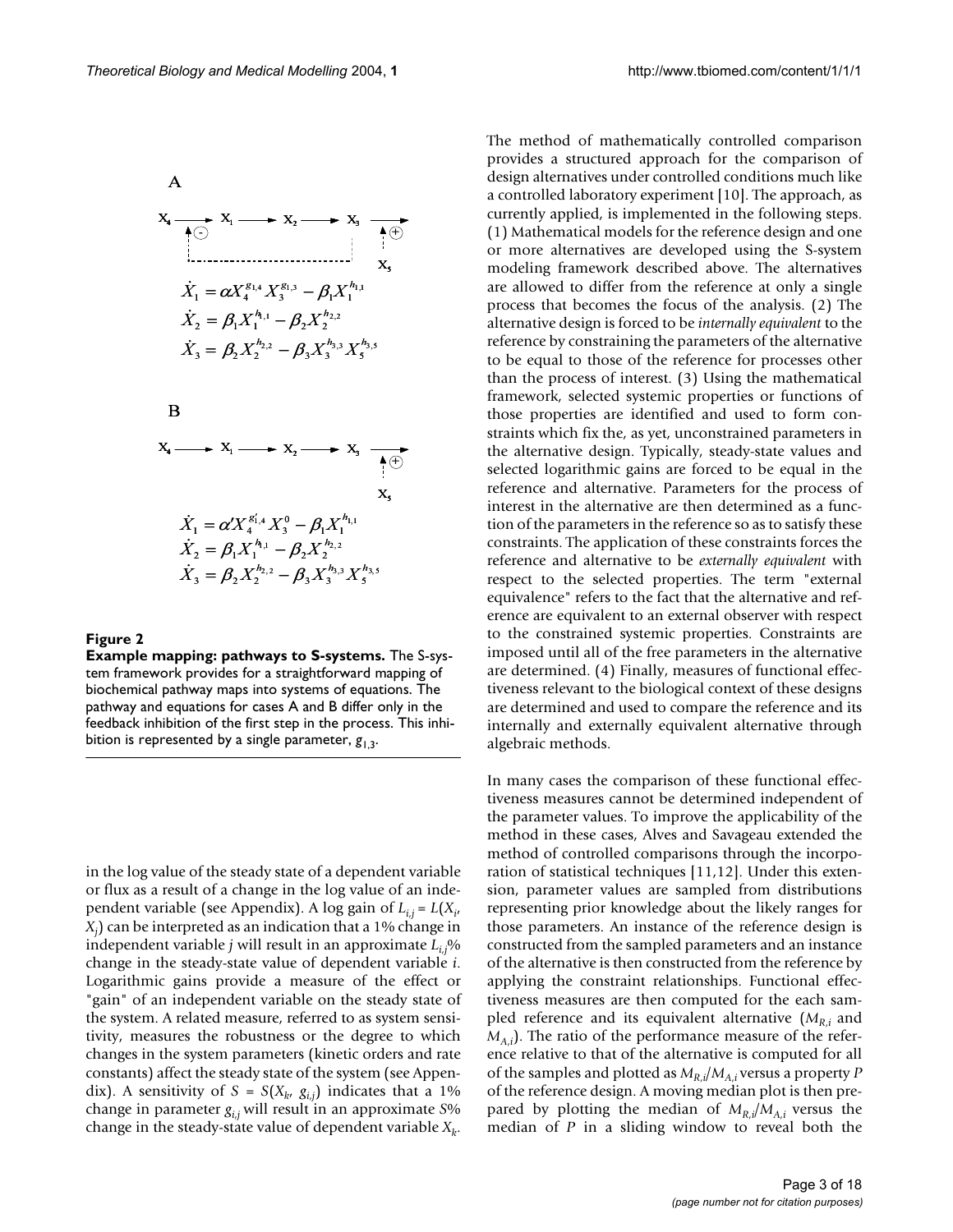median of the relative measure and its variation across the range of *P*. If *M* is defined such that smaller values indicate greater functional effectiveness, ratios of *MR*,*<sup>i</sup>* /*MA*,*i* < 1 indicate that the reference is preferred to the alternative according to the given measure. Examination of the density of ratios and moving median plots allows determination of preference for the reference over the alternative (or visa versa) and how that preference varies with the selected property. These extensions have been applied to the analysis of preferences for irreversible steps in biosynthetic pathways [13] and to the comparison of regulator gene expression in a repressible genetic circuit [14].

#### *Rationale for Improvements*

While the Method of Mathematically Controlled Comparisons has been successfully applied in many cases [13-20], we offer for consideration enhancements to the method that extend the application of sampling and statistical comparison given by Alves and Savageau [11,12]. These enhancements are offered primarily to (1) allow for the incremental incorporation of constraints in the model, (2) provide evidence for the generalization of comparisons, and (3) provide additional insight into the effects of the selected constraints on our interpretation of the results. The enhancements also address two concerns with the method as presently applied. First, the current approach requires that we identify a number of constraints sufficient to numerically fix all free parameters. An objective of our approach is to relax this requirement for cases where the identification of a sufficient number of constraints is not practical or not desired. Second, the enhanced approach incorporates a step that excludes the use of unrealistic alternatives resulting from the application of constraints.

The existing method currently requires the identification of enough constraints to remove all degrees of freedom associated with parameters of the alternative model not fixed by internal equivalence. The construction of an alternative pair for a given reference in a controlled comparison is similar to the process of matching in an epidemiological study in that both attempt to prevent confounding by restricting comparisons to pairs that have been matched on the confounding variable. The key difference is that in an epidemiological study cases and controls or treatment groups are drawn from the sample population and then matched whereas in a controlled comparison the reference is drawn and the alternative is constructed from the reference to enforce the match. In both cases we become unable to make statements with regard to differences in the systemic properties (confounding variable) that we have matched on. Since both the reference and alternative system were matched at a constraint of our choosing the observation that the matched property or any function of the matched prop-



#### **Figure 3**

**Biosynthetic pathway alternatives.** Biosynthetic pathways similar to that illustrated were compared using the method of mathematically controlled comparison by Alves and Savageau [13]. These biosynthetic pathways differ only in the reversibility of the first step.

erty is equal in both systems adds no information to the comparison. Unlike the epidemiological study, a controlled comparison requires us to identify constraints sufficient to eliminate all of the free parameters in the alternative. If we cannot identify a sufficient number of constraints with meaningful interpretations, we may be forced to select constraints for mathematical convenience. Since our observations are conditioned on the constraints imposed in the analysis, the choice of mathematically convenient constraints may lead to complications in interpreting the results.

The application of constraints in forming instances of the alternative design has the potential of producing systems that are unreasonable with respect to their parameter values and thus alternative systems constructed through the application of these constraints must be evaluated for reasonableness. Clearly, these parameter values are related to the kinetic parameters of the underlying biological process and thus are expected to fall within ranges representative of the physical limits of the modeled process. In some cases, the application of constraints can yield alternatives with parameter values far from those expected in a realizable system. Unlike the epidemiological study, the alternative is constructed so as to satisfy the given constraints without concern for the reasonableness of the alternative. Under these conditions, we might mistakenly compare a reference that matches our prior belief about realistic parameter ranges to an unrealistic alternative. In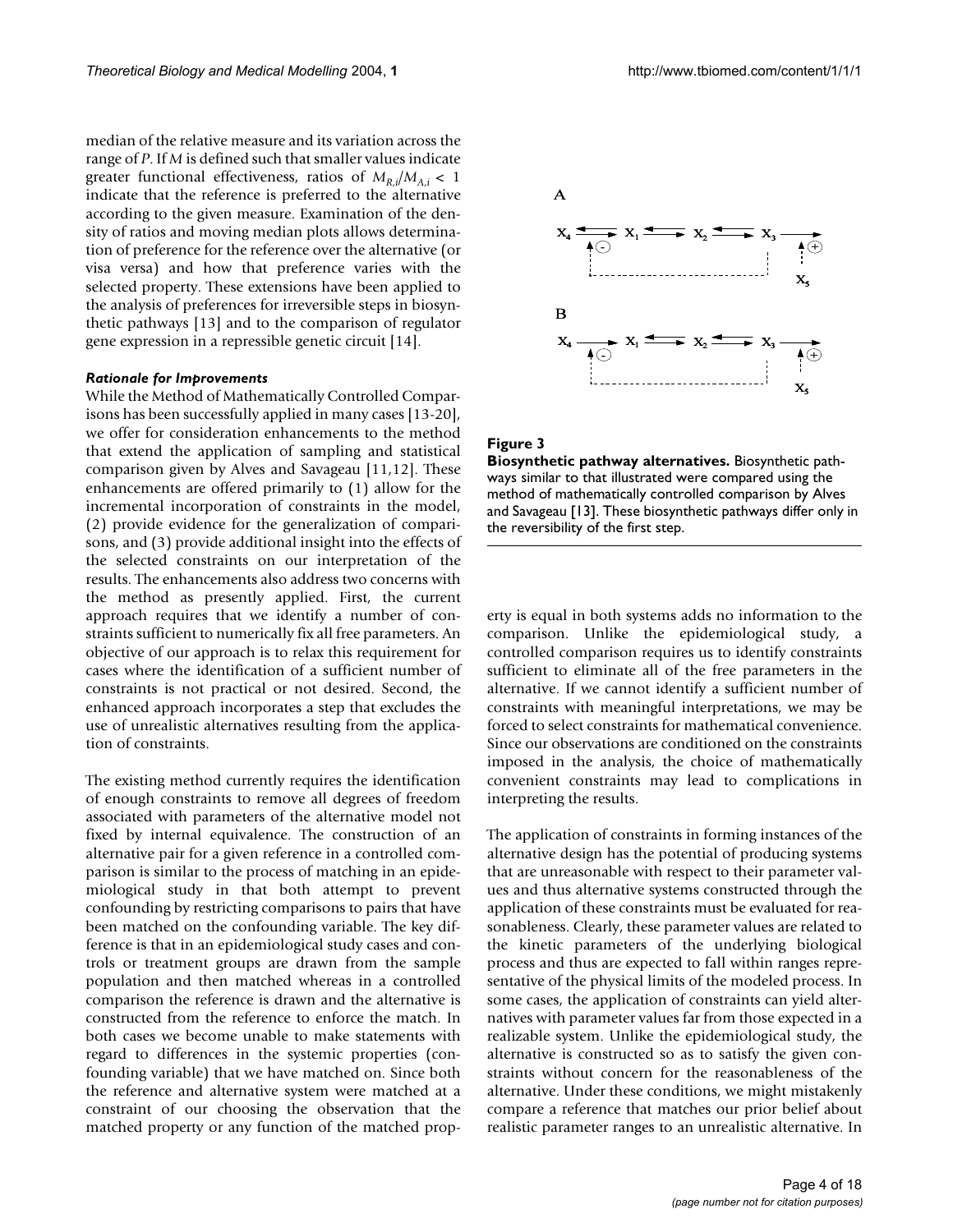the existing approach, there is no explicit evaluation of the likelihood or reasonableness of an alternative formed from a given reference. Constraints on resulting kinetic orders have been imposed in some previous applications of controlled comparisons [14,17] but the step has not been applied in methods using statistical extensions. Consider, for example, the analysis of irreversible step positions in unbranched biosynthetic pathways presented in [13]. The structure of the reference and alternative are illustrated in Figure 3. As part of the numerical comparisons, parameter values for kinetic orders and rate constants were drawn from uniform and log-uniform distributions respectively. Kinetic orders were drawn from Unif( $0.5$ ) for positive or Unif( $-5.0$ ) for negative kinetic orders and log (base 10) rate constants were drawn from Unif(-5,5). Constraint relationships were applied and reference models with irreversible steps at each position were constructed. We repeated the described sampling process and constructed 4-step alternatives with an irreversible reaction at the first step. The following parameter values were drawn for one of the reference systems in our sampling:

|                                       | $g_{1,1} = -1.3865$ $g_{2,2} = -3.8822$                                                               | $g_{3,3} = -3.5399$ | $g_{4,4} = -3.0146$                |     |
|---------------------------------------|-------------------------------------------------------------------------------------------------------|---------------------|------------------------------------|-----|
| $g_{1,0} = 0.4422$ $g_{2,1} = 1.1487$ |                                                                                                       | $g_{3,2} = 2.4753$  | $g_{4,3} = 0.1503$                 |     |
|                                       | $g_{5,4} = 3.2397$ $g_{1,4} = -1.8842$                                                                | $g_{5.5} = 0.4619$  | $\alpha_1 = 1.0103 \times 10^{-2}$ | (2) |
|                                       | $\alpha_2 = 473.31$ $\alpha_3 = 6.8966 \times 10^{-2}$ $\alpha_4 = 8.2053 \times 10^3$ $\alpha_5 = 1$ |                     |                                    |     |

Applying the constraints from [13] yields the following alternative:

| $g_{1,1} = 0$ | $g_{2,2} = -3.8822$                                                                                   | $g_{3,3} = -3.5399$ | $g_{4,4} = -3.0146$                 |     |
|---------------|-------------------------------------------------------------------------------------------------------|---------------------|-------------------------------------|-----|
|               | $g_{1,0} = 0.4422$ $g_{2,1} = 1.1487$                                                                 | $g_{3,2} = 2.4753$  | $g_{4,3} = 0.1503$                  |     |
|               | $g_{5,4} = 3.2397$ $g_{1,4} = -290.7305$                                                              | $g_{5.5} = 0.4619$  | $\alpha_1 = 4.8260 \times 10^{174}$ | (3) |
|               | $\alpha_2 = 473.31$ $\alpha_3 = 6.8966 \times 10^{-2}$ $\alpha_4 = 8.2053 \times 10^3$ $\alpha_5 = 1$ |                     |                                     |     |

As required by the defined constraints, the steady-state values, log gains with respect to supply, and sensitivity with respect to  $\alpha_1$  are equivalent in the reference and alternative. However, the application of these constraints resulted in a kinetic order  $(g_{1,4} = -290.7)$  and a rate constant ( $\alpha_1$  = 4.8 × 10<sup>174</sup>) that are well beyond the range of reasonable values. Since our prior belief is that kinetic orders should have magnitudes less than 5, this finding gives rise to concern that the sampled reference is being compared to an unrealistic alternative in the cases studied. We therefore recommend that references resulting in unrealistic alternatives be eliminated from consideration in statistical comparisons and that the rate of occurrence of unrealistic alternatives be evaluated as part of the method.

In most cases, a parameterized model, defined by its parameter values and implied structure, is but a sample from a population of models that might all represent the given design. In these cases one must question the generalizability or robustness of statements made when point estimates for these parameter values are used in a controlled comparison. Consider, for example, the immune response model described in [8,21]. The referenced study compares the functional effectiveness of systems with and without suppressor lymphocyte regulation of effector lymphocyte production (Figure 1). Antigen and effector step responses to a four-fold increase in systemic antigen were included as functional effectiveness measures in this study. The authors developed time courses for both the reference (with suppression) and alternative system (without suppression) for a specific set of kinetic orders and rate constants determined to be reasonable based on prior knowledge of the system being studied. They compared time courses and concluded that the system with suppression was superior to one without suppression with respect to the peak antigen and effector levels in response to the step challenge. We repeated their calculations and reproduce the time courses in Figure [4](#page-5-0)A. As they observed, the peak levels are lower in the reference system. Next we examined the step response for models drawn from a narrow neighborhood about the selected parameters and found that the conclusion does not hold in general. Figure [4](#page-5-0)B illustrates the step response for one such case. We see that for this case the system without suppression is superior with respect to peak effector level. The analysis described by Irvine and Savageau, which however preceded the extensions of Alves and Savageau by 15 years, requires statistical methods to fully explore the regulatory preferences of the immune system. We provide this example as reinforcement to the recommendations of Alves and Savageau and for reference as we repeat the comparison of regulatory preferences in the immune system model in the sections that follow.

#### **Methods**

Below we describe the proposed enhancement to the method of mathematically controlled comparisons. We set the following requirements in the development of this method. (1) In the limit, as the alternative is forced to be fully equivalent, the conclusions of the improved method must match those of the currently defined method for cases in which the current method provides unambiguous conclusions and the alternatives are reasonable with respect to our prior knowledge of the parameter ranges. (2) The improved method should allow for various levels of equivalence ranging from alternatives independent of the reference to alternatives that are both internally and externally equivalent to the reference. (3) The improved method must avoid comparisons of unreasonable alternatives. (4) Finally, the improved method must provide a statistically meaningful measure comparable across various levels of equivalence and must allow for a test of homogeneity of conclusions across those levels. The statistical model and the procedure for implementation of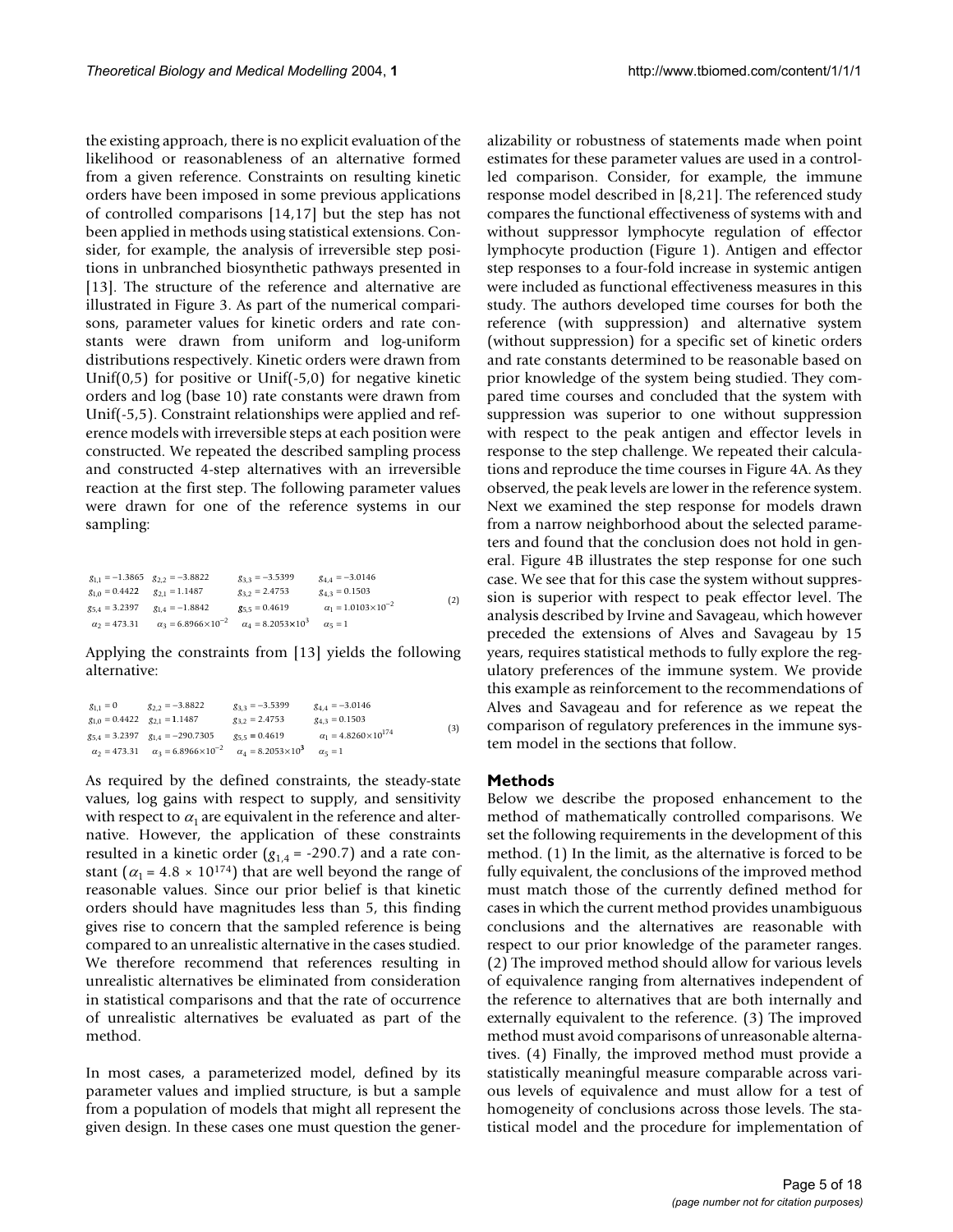<span id="page-5-0"></span>

#### **Figure 4**

**Step responses to source antigen increase.** Step responses to a four-fold increase in source antigen are presented for both the nominal values (panel A) (from Irvine and Savageau) and for a case in which the values were drawn from a narrow distribution about those nominal values (panel B). Systemic antigen responses are shown on the left and effector on the right. Solid lines indicate the response for the reference system (with suppression) and dashed lines are used for the alternative. Step responses for the nominal values indicate a preference for the system with suppression. The step responses for the sampled case indicate a preference for the alternative when considering dynamic peaks for effector concentration.

the method are described below. An example of its application is given in the Results section.

#### *Statistical Methods for Comparison of Alternatives*

As described above, a controlled comparison under the extensions of Alves and Savageau is similar to a prospective study in epidemiology. In both cases we sample from a population, construct comparison groups, observe the frequency of outcomes for a given measure of effectiveness, and estimate a relative magnitude of effect that indicates the preference for one group over the other with respect to that outcome. In epidemiological studies, these comparisons are supported by the methods of categorical data analysis where observations are separated into groups based on common traits (reference and alternative in this study). Categorical data analysis has a strong theoretical basis, has been applied extensively, provides meaningful measures of preference in the form of odds or odds ratios, and allows for the assessment of statistical significance in those measures. For these reasons we have chosen to employ the methods of categorical data analysis in performing controlled comparisons [22].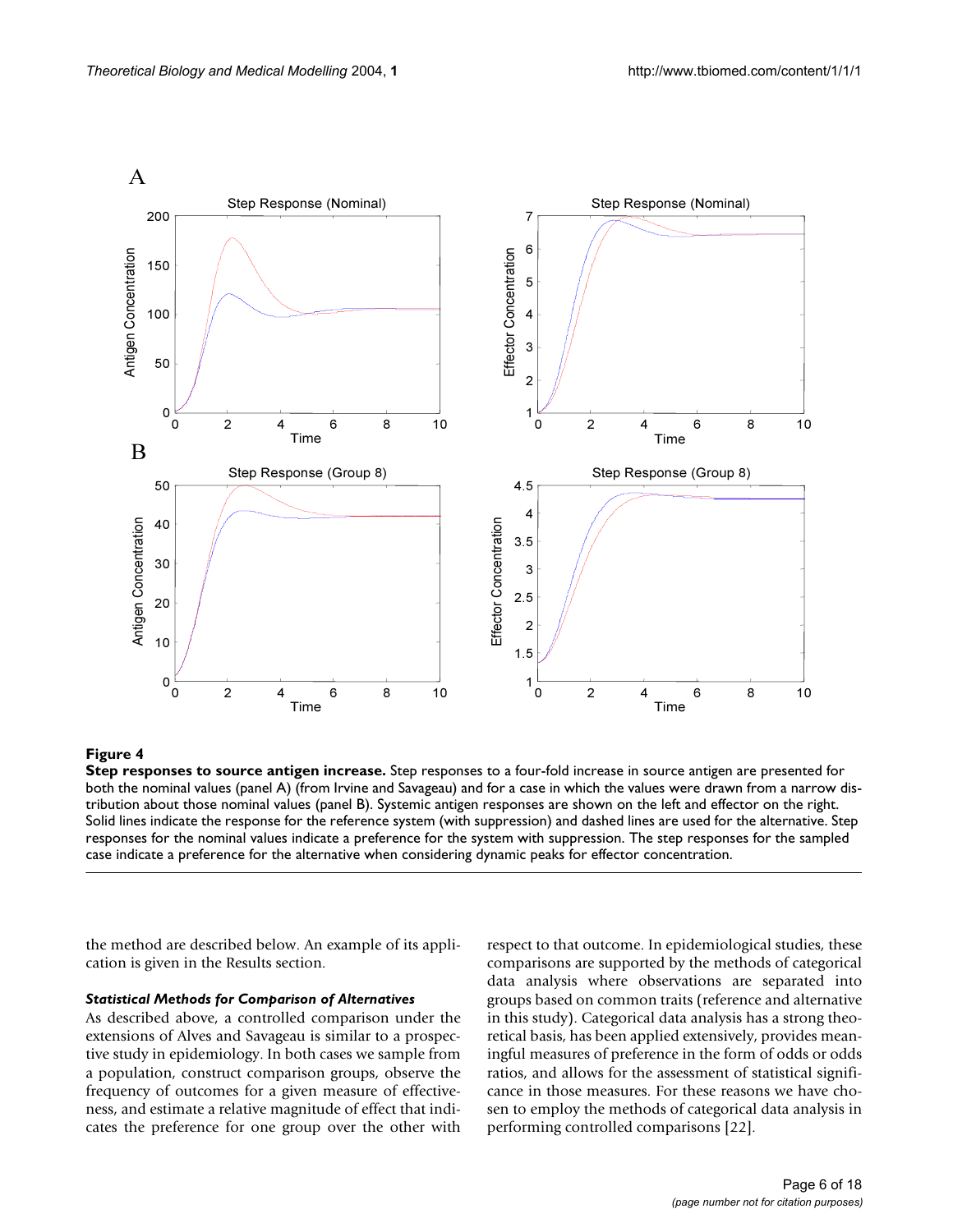We begin by defining the categories of observations important to our analysis. In this analysis we wish to compare a reference design to an alternative design at *K* levels of equivalence. Each level of equivalence defines a set of constraints on the alternative that make it equivalent to the reference with respect to one or more properties. There are, therefore,  $K + 1$  comparison groups in this analysis where the first group includes all instances of the reference design and the *k* + 1st group contains all instances of alternative designs at equivalence level *k*. Instances of alternative designs at level *k* are equivalent to their paired references with respect to the same set of constraints. Although not a requirement of the method, we generally order the application of constraints to form increasing levels of equivalence. At the lowest level, the model parameters of the alternative design instance and those of the paired reference are independent. The reference and the alternative share only the values of the independent variables and thus are subjected to the same external environment. The next level constrains the alternative instance to be internally equivalent to its paired reference in addition to sharing common values for the independent variables. Increased levels of equivalence successively apply constraints eventually resulting in full external equivalence, the highest level of equivalence. The number of constraints applied determines the number of levels of equivalence and thus the number of comparison groups.

Applying constraints in the construction of alternatives causes the alternative to be statistically dependent on the paired reference because its parameters are determined from those of the reference and they share a common set of values for the independent variables. When comparing the alternative and reference designs we must, in our statistical model, account for systematically high or low functional effectiveness resulting from this dependence. As such we define a second dimension of grouping to account for this effect. An instance of the reference design and all alternative instances derived from that reference are considered to be part of a matched group. If we sample *J* instances of the reference design and construct *K* alternatives from each reference instance we generate a population of  $J \cdot (K + 1)$  samples in *J* matched groups. The resulting set of instances can then be viewed as being part of a *J* by  $K + 1$  table where the  $K + 1$  columns associated with the comparison groups and the *J* rows with the matched groups. We label a sample with the indices of this table, thus  $S_{k+1,j}$  is an instance of the alternative design at the *k*th equivalence level derived from the *j*th reference instance and  $S_{1,i}$  is that paired reference instance.

Let  $M(S_{k,j})$  be a measure that can be determined from the reference and alternative instances' parameter values and that orders their functional effectiveness. This measure is taken to represent the true merit of the design. We cannot,

however, directly measure the true merit of the design and must infer it from the measurement of *M* for samples from a population of instances that represent the design. We compute *M* for many instances of the reference design and its associated alternatives and compare those results to determine preference for one design over the other. Estimation of these preferences requires us to define an outcome that indicates the direction of preference. We can either independently compare the effectiveness measures for each instance to a common threshold and represent the resulting frequency of occurrences as an odds ratio or we can perform pairwise comparisons of each reference and its paired alternative and measure the frequency of occurrence as an odds. Each method has its advantages. Consider a comparison in which the reference is always better than the alternative but only by an infinitesimally small amount. In the first approach we would probably detect no difference between the two designs because when compared to a common threshold both groups would demonstrate about the same odds (an odds ratio of 1) of exceeding the threshold. In the second approach we would find the odds of preferring the reference design to be infinite as it is always better than the alternative even though only infinitesimally so. As with most applications of statistics, the key to the appropriate choice is in the question to be answered. For applications of controlled comparisons we recommend inclusion of both methods of comparison as they provide both a measure of the magnitude of the difference and allow us to detect strict but small differences that may have biological significance.

#### *Method 1*

Let *W* be a threshold such that systems for which *M* >*W* are taken to be part of a functionally desirable class. Membership in this desirable class is therefore represented by a dichotomous variable given by the outcome of such a test. We formally define this as follows.

$$
Y_{k,j} = \begin{cases} 1 & \text{if } M(S_{k,j}) > W \\ 0 & \text{otherwise} \end{cases}
$$
 (4)

All alternatives in the same group *j* are derived from the same reference instance,  $S_{1,j}$ , and therefore the  $Y_{k,j}$  within a matched group are correlated. We wish to compare the odds of an instance of the reference design being a member of the desirable class to the odds of an instance of the alternative design, at equivalence level *k*. The following log-linear model is used.

$$
logit(p_{k,j}) = \theta_1 x_{1,j} + \theta_2 x_{2,j} + \theta_3 x_{3,j} + ... + \theta_K x_{K,j} + \sum_{q=1}^{J} \gamma_q \omega_{q,j}
$$
  
(5)  

$$
p_{k,j} = Pr(Y_{k,j} = 1)
$$

where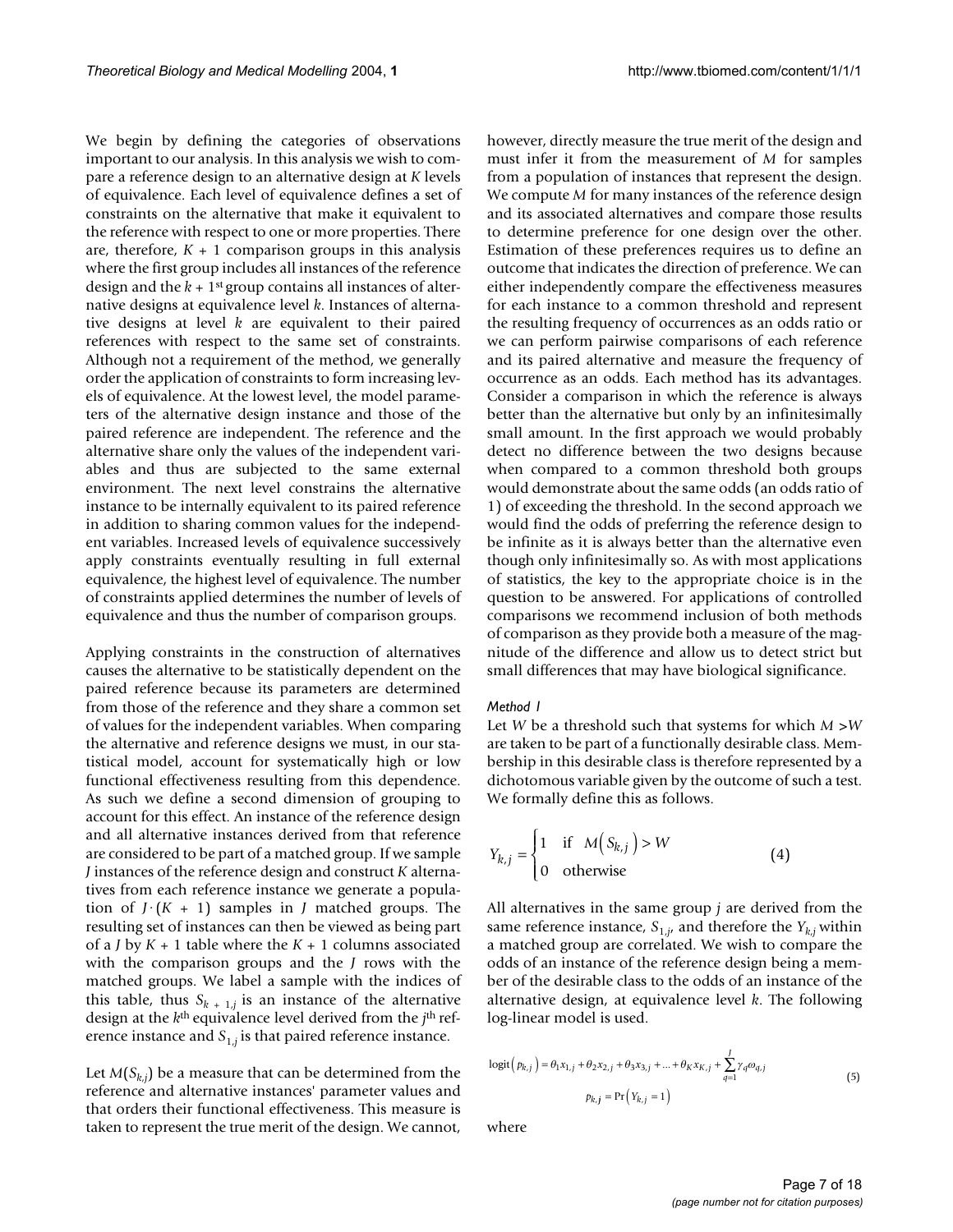•  $Y_{ki}$  is the outcome for  $S_{ki}$  (1 = member of the desirable class, 0 = not a member of the desirable class) with respect to *M* and threshold *W*,

•  $X_{k,i}$  are indicators taking value 1 if the instance is an alternative at equivalence level *k* formed from the *jth* reference instance.

•  $\omega_{q,i}$  are a collection of *J* indicator variables where  $\omega_{q,i}$ takes value 1 if  $q = j$  and 0 otherwise.

The parameters  $(\theta_k)$  are estimated by conditioning out the nuisance variables  $(\gamma_d)$  using conditional logistic regression. The  $exp(\theta_k)$  then give the odds ratios for desirable class membership comparing alternative structure at equivalence level *k* to the reference structure after controlling for group effects. The methods of categorical data analysis and logistic regression are described in many texts on statistics, for example [22].

This method allows us to address structural preference with respect to *M* by independently comparing both the population of reference systems and the population of alternative systems to a common threshold to determine odds of membership in the desirable class after controlling for group effects. The odds of membership for the reference are compared to the odds for the alternative in the odds ratios estimated in the regression. Ratios found to be significantly different from 1 indicate a preference with respect to measure *M*. For this method to be applied we must choose threshold *W*. For consistency of comparison with Method 2 we choose *W* to be the median of the observed values of *M* for instances of the reference. Although this selection for *W* is somewhat arbitrary, it has the desirable effect of making the odds of class membership for the reference system equal to 1.

#### *Method 2*

The method above provides us with a comparison of the alternative design and reference design based on a common threshold test. In Method 2 we perform a pairwise comparison of each alternative design instance and its paired reference and compute the odds that the reference is better than its paired alternative with respect to the measure of comparison. For this assessment we consider the general linear model for paired comparison [23]. Under this model the probability that design  $D_i$  is preferred over design  $D_i$  is then given by

$$
\pi_{i,j} = F(M(D_i) - M(D_j)) \quad (6)
$$

Where  $F(\cdot)$  represents a symmetric cumulative distribution function centered at 0, *M* measures the true merit of the design, and  $\pi_{i,j}$  is the probability that  $D_i$  is preferred over *Dj* with respect to measure *M*. When the logistic distribution is assumed for  $F(\cdot)$ , the linear model is equivalent to the Bradley-Terry Model for paired comparisons (see description in [23]). The Bradley-Terry model is most often associated with analysis of orderings of objects in paired comparisons such as paired competitions in sports or in subjective pairwise comparisons like wine tasting. In our application we compare, pairwise, the reference design to several alternative designs under various levels of equivalence. Each new reference and its associated alternative instances yields a new set of observations from matched comparisons of computed measures of effectiveness. Currently we consider only one reference and one alternative design under various levels of equivalence. We can, however, extend the model to include multiple designs which could be compared simultaneously. Such a model would be useful in Alves and Savageau's study of preferred irreversible step positions in biosynthetic pathways [13]. Each possible irreversible step location could be included as another alternative in the statistical model. For our purposes, we continue with the model comparing two designs which we describe as follows:

$$
\pi_{1,k} = F\left(M(S_{1,}) - M(S_{k,})\right)
$$
  
logit $\left(\pi_{1,k}\right) = \beta_R x_R - \beta_A x_A + \gamma_1 e_1 + \dots + \gamma_K e_K$  (7)  
where

 $x_R$  is an indicator variable taking value 1 if the reference is used in the comparison (always 1).

 $x_A$  is an indicator variable taking value 1 if the alternative is used in the comparison (always 1).

 $e_k$  are indicator variables taking value 1 if the comparison is being made at equivalence level *k*.

The indicators,  $e_{k}$ , representing the equivalence levels of the comparisons are treated as covariates in the model. The indicators  $x_R$  and  $x_A$  take fixed values for our example as we are comparing only two designs. A more general form of the model can be constructed to compare several design alternatives. For the reference instance and each paired alternative instance we compute the effectiveness measure  $M(\cdot)$ . We perform pairwise comparisons between the reference and each associated alternative to yield *K* outcomes per group and the data is then fit by logistic regression (without intercept). Under the given parameterization, the design matrix does not have full rank and so we employ the constraint  $\beta_R - \beta_A = 0$ . In this way, the regression parameter <sup>γ</sup> *<sup>k</sup>*gives the log odds of preference for the reference versus the alternative at the *k*th level of equivalence. Performing pairwise comparisons only within matched groups eliminates within group dependencies. This method allows us to detect a preference for the reference (or alternative) independent of the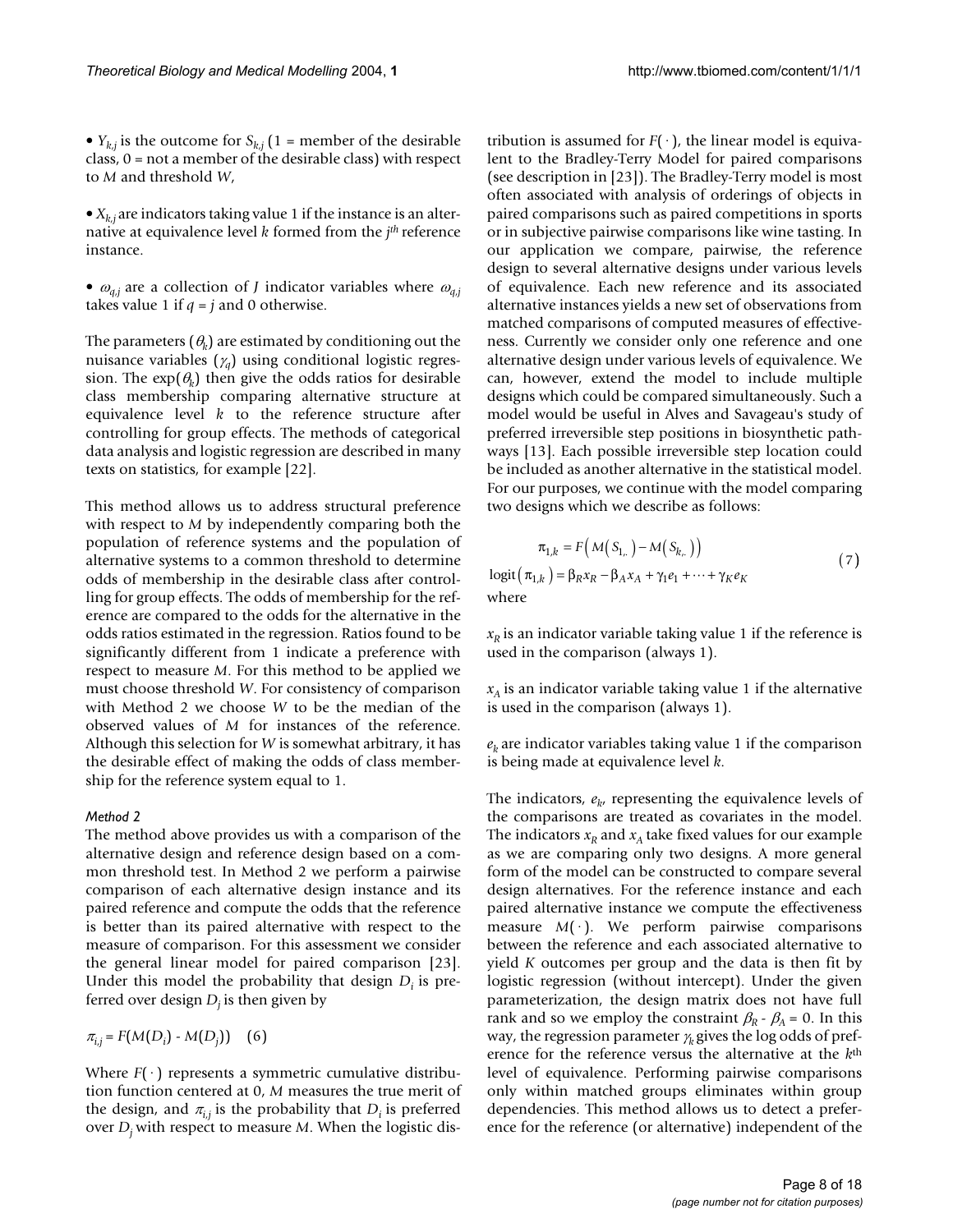magnitude of the difference as measured by *M* as it depends only on the frequency with which the effectiveness of a reference exceeds that of a paired alternative.

#### *Procedure for Controlled Comparisons*

This section provides a step-by-step procedure for controlled comparisons under the proposed enhancements. Primary differences between the enhanced method and prior applications of controlled comparisons occur in steps 6 through 10.

### *Step 1 – Model Development*

Using the chosen mathematical framework we develop a mathematical model for the designs being compared, identifying each of the dependent and independent variables and the differential equations describing the behavior of the dependent variables. The mathematical representation is derived from the biochemical map of the system under study using the procedures described in [9]. We identify the parameters associated with the process or step of interest and identify the parameters fixed by the definition of the alternative (e.g., fixing a kinetic order at 0 for an influence we wish to eliminate in the alternative).

#### *Step 2 – Identification of Functional Effectiveness Measures*

Based on our knowledge of the system's function we identify functional effectiveness measures. This step is dependent on the system under study. Previous studies have employed measures of margin of stability [13,14,17], sensitivity [14,17,21], aggregated sensitivity [13], logarithmic gains [13-15,21], response time [13,14,20,21], and step response overshoot [21]. These measures are computed through either steady-state or dynamic analysis using the mathematical framework.

#### *Step 3 – Determination of Sampling Space*

We identify distributions representing our prior knowledge for each of the parameters. These sampling distributions represent the population of models being studied. The sampling space is chosen based on estimated variability in the model parameters (based on regression results) or on uncertainty in our prior opinion about the parameters. In cases where the parameter value distributions are not known, a uniform distribution is employed. All conclusions of the analysis are conditioned on the chosen sampling space.

#### *Step 4 – Identification of Constraints*

We identify constraints that reduce the differences in the reference and alternative design instances. These constraints are defined in terms of steady-state systemic properties that can be computed from the mathematical model (steady-state values of dependent variables, logarithmic gains, sensitivities, etc.). Previous studies have employed steady-state values of dependent variables [13-15,20,21],

specific logarithmic gains [13-15,20,21], combinations of logarithmic gains [21], or specific sensitivities [13] in the definition of constraints. For each constraint, we identify a relationship that fixes remaining free parameters in terms of the parameters of the paired reference instance. Constraint relationships are determined using symbolic steady-state solutions developed with a computer algebra system such as the Matlab Symbolic Toolbox. For this study we have employed BSTLab, a Matlab toolbox capable of developing symbolic solutions for S-system steady states, sensitivities, and logarithmic gains [24].

#### *Step 5 – Sampling of the Reference Design's Population*

We construct an instance of a reference design by sampling model parameter values from the distributions defined in Step 3. The model structure and the sampled parameters fully define one instance of the reference system. For this study we sampled 1,000 reference design instances for the main results and an additional 5,000 instances to confirm some of our findings.

#### *Step 6 – Construction of Alternatives*

For each sampled reference design we construct one or more alternatives by applying the constraints identified in Step 4. We first construct an independent alternative by sampling parameters from the distributions defined in Step 3 followed by the application of constraints on the parameters that are fixed by the alternative design's structure. We then construct additional alternatives by the application of constraints starting with internal equivalence and ending with full (internal and external) equivalence. The parameters computed through the application of constraints in the alternative are then checked against the range of reasonable parameter values. Sampled references and associated alternatives are discarded when any of their parameters exceed the range of reasonable values. Steps 5 and 6 are repeated until the desired sample size is achieved.

#### *Step 7 – Evaluation of Functional Effectiveness*

Functional effectiveness measures, identified in Step 2, are computed for instances of the reference and associated alternatives. Alternatives and references are compared to the common threshold (for Method 1) and each alternative is compared to its associated reference (for Method 2) with respect to each measure. For Method 1 a binary outcome is recorded for each instance and effectiveness measure and the outcomes for Method 2 are recorded as categorical values indicating that the reference is better than, equal to, or worse than the alternative with respect to the given performance measure.

#### *Step 8 – Analysis of Outcomes*

We analyze the outcomes for each case using conditional logistic regression (for Method 1) or logistic regression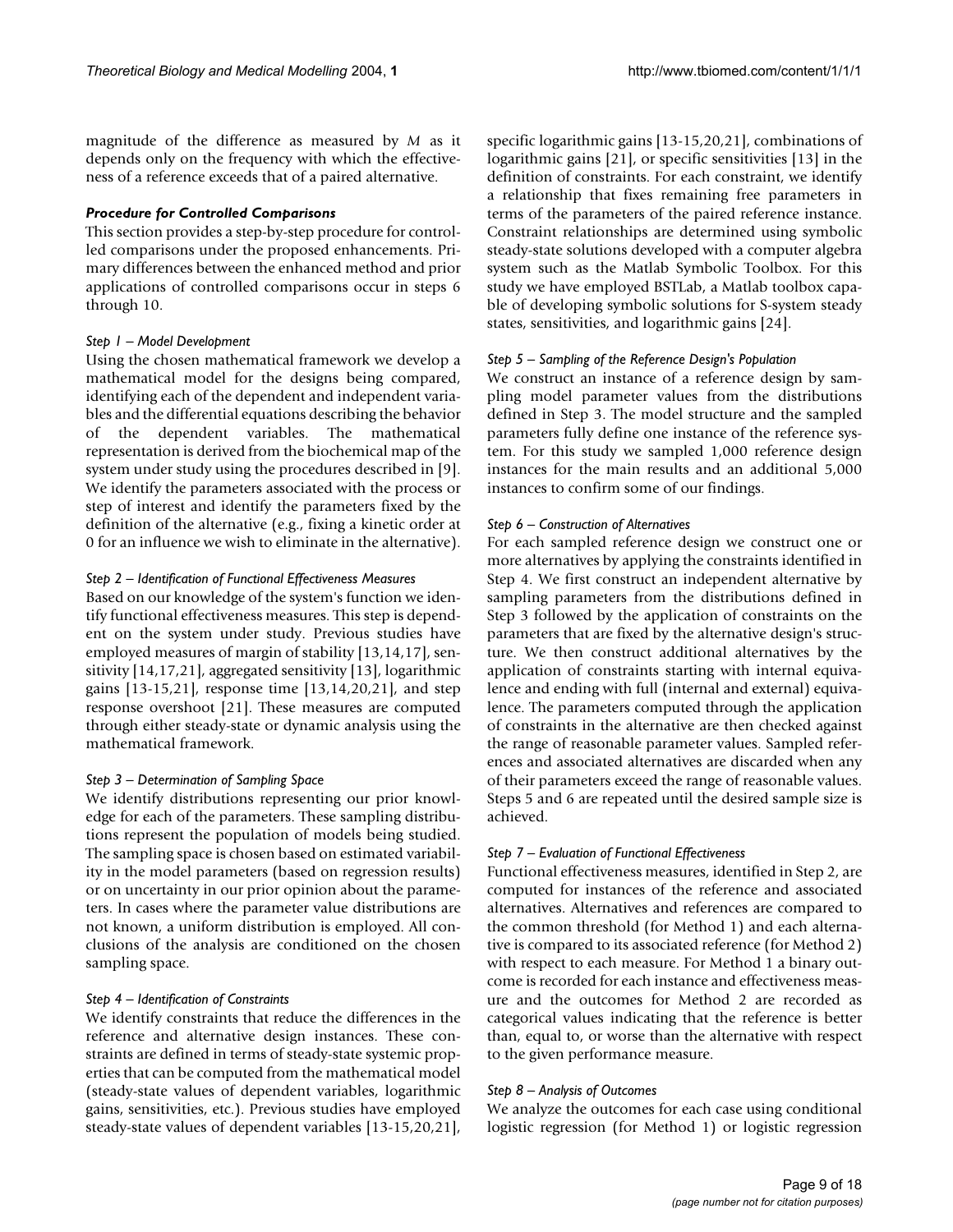(for Method 2). The estimated parameters for the regression model can then be interpreted as odds ratios (comparison to a common threshold) or odds (paired comparisons) for preference of the reference system over the alternative given a specified level of equivalence. The analysis also provides confidence intervals on these parameters allowing us to measure the significance of our statements with respect to the given sampling of the reference design population. We perform this analysis using a statistical computing system such as R [25].

#### *Step 9 – Identification of Significant Differences*

Odds or odds ratios found to be statistically significant indicate differences between the reference and alternative populations. Odds or odds ratios that are not significantly different from the null value of 1 are taken as an indication that in this sampling there is no evidence of a difference between the reference and alternative design with respect to the given performance measure at the given level of equivalence. The ability to detect small differences in preference depends on the size of the sample used in the analysis. In these studies we have taken between 1,000 and 5,000 randomly constructed groups (one reference and one or more alternatives). We summarize these data in the form of analysis tables giving the odds and odds ratios for these comparisons along with indications of significance and indications of those measures fixed by equivalence.

#### *Step 10 – Generalization of Differences*

We next examine the homogeneity of conclusions across the levels of equivalence with respect to the direction of the effect and with respect to magnitude. Where statistically meaningful differences are required, contrasts on the regression parameters are computed.

#### **Results**

We illustrate the proposed enhancements by repeating the analysis of network regulation in the immune system performed by Irvine and Savageau [21] and summarized in [8]. In particular, we focus on their comparison of systems that include suppression of effector lymphocyte production and those that do not. The schematic representations of the reference design (with suppression) and the alternative (without suppression) are given in Figure 1. The only difference in the designs occurs in the step associated with the production of effector lymphocytes where, in the reference design, the production is inhibited by the concentration of suppressor lymphocytes. Using the procedures in [9] the system of equations is written as follows.

$$
\dot{X}_1 = \alpha_1 X_1^{g_{1,1}} X_4^{g_{1,4}} - \beta_1 X_1^{h_{1,1}} X_2^{h_{1,2}} \n\dot{X}_2 = \alpha_2 X_1^{g_{2,1}} X_3^{g_{2,3}} X_5^{g_{2,5}} - \beta_2 X_2^{h_{2,2}} \n\dot{X}_3 = \alpha_3 X_2^{g_{3,2}} X_6^{g_{3,6}} - \beta_3 X_3^{h_{3,3}}
$$
\n(8)

In this model all of the *gi*,*j* and *hi*,*j* are greater than 0 except for  $g_{2,3}$  which takes values less than 0 in the reference design and is fixed equal to 0 in the alternative.

To facilitate comparison with the results of Irvine and Savageau, we select the same seven functional performance measures. The first two performance measures are the basal levels of systemic antigen and effector lymphocytes, determined by the steady-state values of  $X_1$  and  $X_2$ . We also include the antigenic gain and the effector gain determined by  $L_{1,4}$  and  $L_{2,4}$ . Dynamic analysis yields two more measures given by the magnitude of the overshoot of systemic antigen and effector lymphocytes in response to a four-fold step increase in source antigen. These values are determined by integrating the system of equations for each case, initially at steady state, in response to the fourfold increase in source antigen. The difference between the peak value of the time course and the new steady state as a fraction of the new steady-state value are taken as the functional performance measure. Finally we include the sensitivity of the logarithmic gain  $L_{1,4}$  with respect to parameter  $h_{2,2}$  as a measure of the system sensitivity with respect to parameter variation  $(S(L_{1,4}, h_{2,2}))$ . In all cases, lower values indicate a more desirable design. The rationale for the selection of these measures is given in [21].

Values for each of the parameters are sampled in a neighborhood about the parameter values given in [8] from the following distributions.

$$
\log_{10}(\alpha_1) \sim N(\log_{10}(2.02), \sigma^2)
$$
  
\n
$$
\log_{10}(\beta_1) \sim N(\log_{10}(2), \sigma^2)
$$
  
\n
$$
\log_{10}(\alpha_2), \log_{10}(\beta_2), \log_{10}(\alpha_3) \sim N(\log_{10}(1), \sigma^2)
$$
  
\n
$$
\beta_3 = 1
$$
  
\n
$$
g_{1,4}, g_{2,5}, g_{3,6}, h_{1,1}, h_{2,2}, h_{3,3} \sim N(1, \sigma^2)
$$
  
\n
$$
g_{1,1} \sim N(0.9, \sigma^2)
$$
  
\n
$$
g_{2,3} \sim N(-0.5, \sigma^2)
$$
  
\n
$$
g_{2,1}, g_{3,2}, h_{1,2} \sim N(0.5, \sigma^2)
$$
  
\n(9)

The rate constant  $\beta_3$  is fixed to set the time scale. When sampling instances of the alternative design, the value of  $g_{2,3}$  is set to 0. The distributions for kinetic orders are truncated to prevent positive kinetic orders less than 0.1 and negative kinetic orders greater than -0.1. The values of the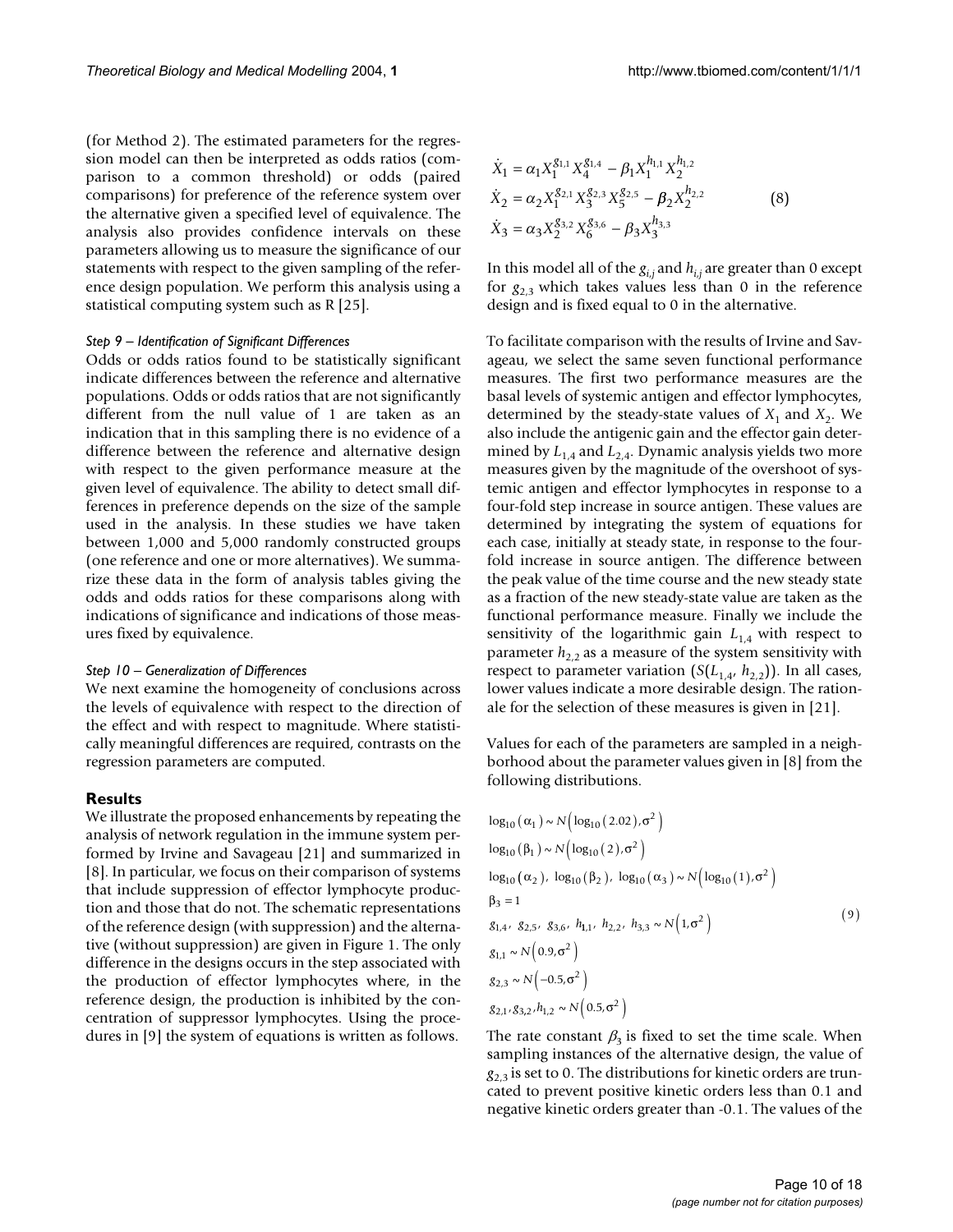independent variables  $X_4$ ,  $X_5$ , and  $X_6$  are sampled from the following distributions.

$$
\log_{10}(X_4), \log_{10}(X_5), \log_{10}(X_6) \sim N(0, \sigma^2) \quad (10)
$$

The analysis is conducted at  $\sigma$  = 0.1 for baseline results and again at  $\sigma$  = 0.2 to address sensitivity with respect to the sampling space.

We define four levels of equivalence for this analysis. The lowest level requires only that the alternative instance adhere to the sampling distributions for parameters described above. Instances drawn as such are representatives of the alternative design but do not exhibit internal or external equivalence with the paired reference system. The only values shared between the alternative and the paired reference are those of the independent variables. We next define an internally equivalent alternative as one in which the values for  $\alpha_1$ ,  $\alpha_3$ ,  $\beta_1$ ,  $\beta_2$ ,  $\beta_3$ ,  $g_{1,1}$ ,  $g_{1,4}$ ,  $g_{3,2}$ ,  $g_{3,6}$ ,  $h_{1,1}$ ,  $h_{1,2}$ ,  $h_{2,2}$ , and  $h_{3,3}$  in the alternative are equal to the associated values in the paired reference. We define a partially equivalent alternative as one that is both internally equivalent and that also has steady-state values of dependent variables equal to those of the paired reference. This constraint is used to fix the value of  $\alpha_2$  in the alternative instance. Symbolic solutions for the steady-state values of the dependent variables are computed for both the reference and alternative, expressions for  $X_2$  are set equal and solved for  $\alpha_2$ . To construct a partially equivalent alternative we form an internally equivalent alternative and additionally compute the value of  $\alpha_2$  to satisfy the constraint. The fourth level of equivalence, referred to as full equivalence, incorporates constraints sufficient to remove all remaining degrees of freedom in the formation of the alternative. The fully equivalent form is constructed by forcing two additional constraints which fix the values of  $g_{2,1}$  and  $g_{2,5}$ . The value for  $g_{2,1}$  is determined by requiring that  $L_{1,4}$  be equal in both the reference and alternative systems and the value for  $g_{2,5}$  is determined by requiring that  $L_{1,5} + L_{1,6}$  be equal in both systems. Symbolic solutions for the log gains are computed, set equal and solved for the desired parameter. Fully equivalent systems are then formed by forcing internal equivalence and by fixing  $\alpha_{2}$ ,  $g_{2,1}$ , and  $g_{2,5}$  to satisfy the given constraints. The selected constraints match those employed by Irvine and Savageau [21].

Groups of cases were constructed by sampling the parameter distributions defined above. For each group we drew one set of values for the parameters of the reference, one set of values for the independent variables, and for each level of equivalence we drew a set of values for those parameters not fixed by the associated constraints. Five cases were constructed for each of 1,000 groups consisting of one reference and four alternatives, one for each of the four levels of equivalence. Fourteen cases were identified having values of  $g_{2,5}$  less than 0.1 (the lower bound on our accepted range for  $g_{2,5}$ ). Two of those 14 cases had values of *g*2,5 less than 0 demonstrating that application of the constraints can lead to a change in the alternative design (an activation becomes and inhibition) unless checks for reasonableness of constrained parameters are employed. Groups were also checked for the existence of stable steady states. A total of 160 groups were eliminated because of unreasonable parameters or because one or more cases in the group did not exhibit a stable steady state at either the baseline conditions  $(X_4, X_5, \text{ and } X_6)$  or at the steady state for a four-fold increase in source antigen. Summary statistics were computed for each of the constrained parameters (Table [1](#page-11-0)). Eliminating the groups identified above resulted in 4200 cases in 840 groups that were further analyzed.

Functional performance measures were computed for each case and analyzed according to both Method 1 and Method 2 using the statistical package R [25]. Density plots for each of the effectiveness measures and associated medians for the reference design are given in Figure 5. For Method 1, functional effectiveness measures for all cases were compared to the median over all reference cases. The outcome was defined such that odds ratios greater than 1 indicate a preference for the reference design. For Method 2, functional effectiveness measures for each case were compared to the functional effectiveness measures of the paired reference. Cases in which the performance measures were equal were eliminated prior to the regression as they contribute no information to an estimate of preference. Outcomes were again defined such that odds greater than 1 indicate a preference for the reference design. The conditional logistic regressions for Method 1 were computed using the clogit function and the logistic regressions for Method 2 were computed using glm with binomial family and logit link. Regression parameters were exponentiated to yield odds ratios (Method 1) and odds (Method 2). Results with  $\sigma$  = 0.1 for Method 1 are given in Table [2](#page-12-0) and for Method 2 in Table [3](#page-12-1). Comparisons that were fixed by constraint are indicated in the table. Regression parameters were considered to indicate a preference if they were determined to be statistically different from the null value at the  $\alpha$  = 0.05 level. The process was repeated for  $\sigma$  = 0.2 to examine sensitivity with respect to the sampling distributions. Those results are given in Tables [4](#page-13-0) and [5](#page-13-1).

We find that the first two measures (basal levels of antigen and effector lymphocytes) show no statistically significant difference between the reference and alternative design even when the reference and alternative instances are independent. This finding holds for both methods of analysis. Examining the pairwise scatter plots for these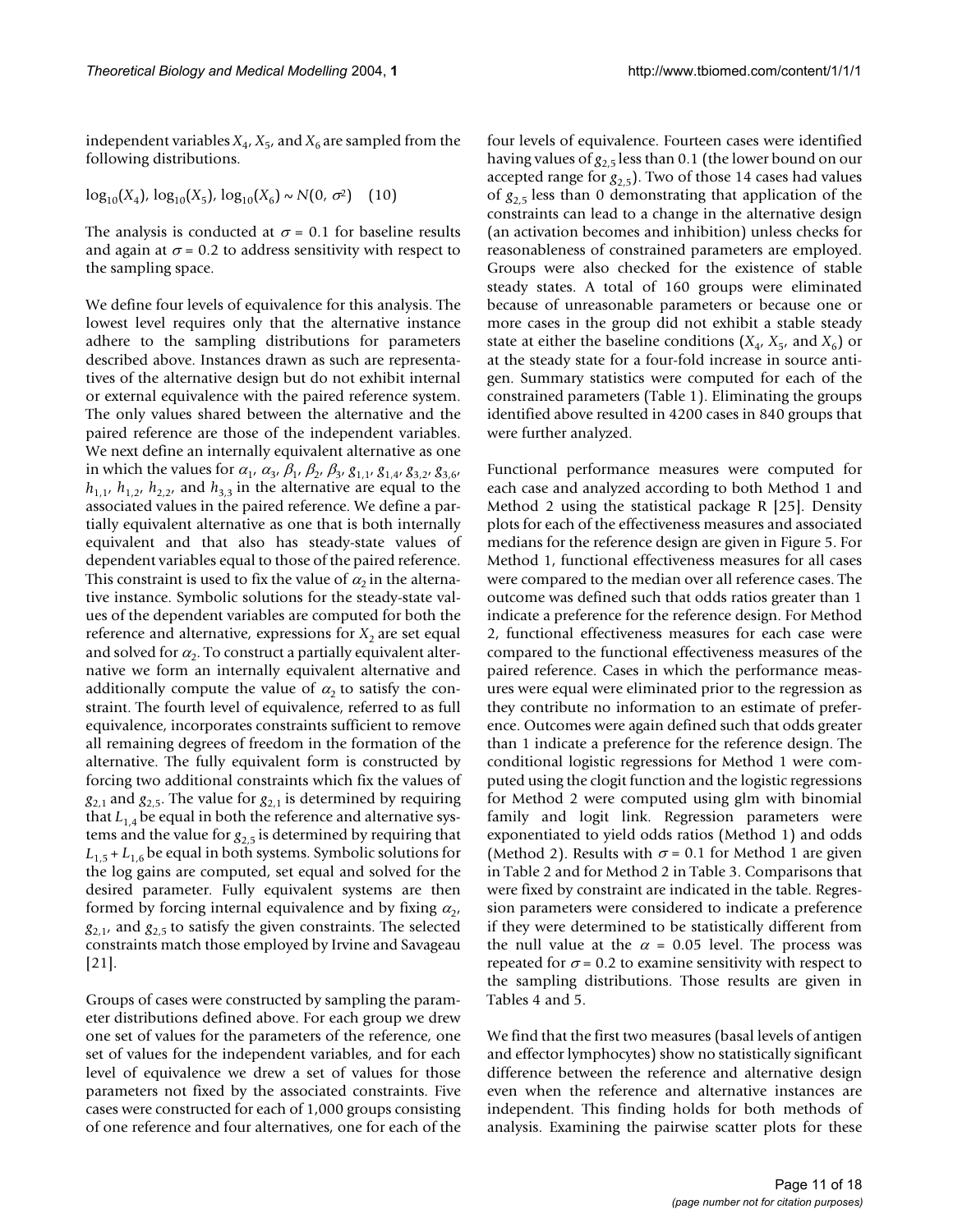<span id="page-11-0"></span>**Table 1: Summary statistics for model parameters. Summary statistics for all of the parameters fixed by equivalence were computed across the three alternatives for which equivalence constraints were applied after elimination of cases which violated the requirement**  for steady state or lower bounds for  $g_{2,1}$  or  $g_{2,5}$ .

|                           |            | <b>Parameter</b> |           |
|---------------------------|------------|------------------|-----------|
| <b>Property</b>           | $\alpha_2$ | $g_{2,1}$        | $g_{2,5}$ |
| Minimum                   | 0.065      | 0.137            | 0.100     |
| I <sup>st</sup> Quartile  | 0.830      | 0.395            | 0.501     |
| Median                    | 1.001      | 0.468            | 0.928     |
| Mean                      | 1.074      | 0.470            | 0.804     |
| 3rd Quartile              | 1.203      | 0.544            | 1.032     |
| Maximum                   | 22.965     | 0.843            | 1.398     |
| <b>Standard Deviation</b> | 0.682      | 0.107            | 0.300     |



#### **Figure 5**

**Performance measure distributions.** Smoothed histograms were computed using R (density function) and are presented for each of the 7 functional performance measures for each of the equivalence levels. The dashed vertical line indicates the median of the distribution for the reference system. The alternative is preferred when more of its probability mass is distrib-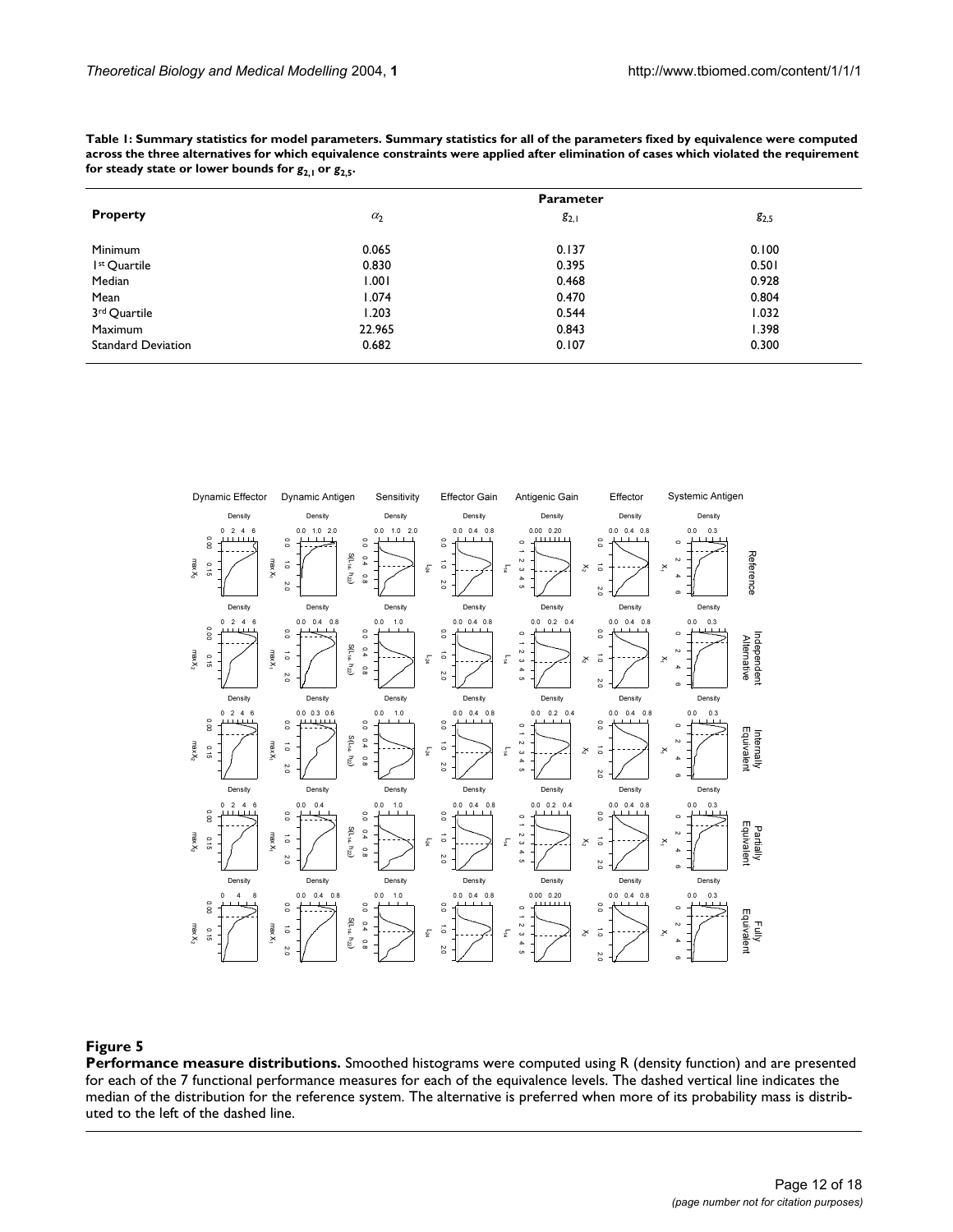<span id="page-12-0"></span>**Table 2: Odds ratios for comparison using Method 1. Odds ratios for preference of system with suppression using conditional logistic regression (Method 1). The data consisted of 840 groups of 5 cases each (reference and four alternatives) sampled as described. Values shown give the odds that the reference system is preferred over the alternative. Values marked with asterisks are significant at the** <sup>α</sup> **= 0.05** level. Kinetic orders and rate constants were sampled with  $\sigma$  = 0.1. Cells marked with an odds ratio of 1 or = indicate cases that **were fixed by equivalence.**

| <b>Functional</b><br>Performance<br><b>Objective</b>  | Independent<br><b>Alternative</b> | <b>Internally</b><br>Equivalent | <b>Partially Equivalent</b> | <b>Fully Equivalent</b> | <b>Irvine and</b><br><b>Savageau</b> |
|-------------------------------------------------------|-----------------------------------|---------------------------------|-----------------------------|-------------------------|--------------------------------------|
| Minimize Basal Level<br>of Systemic Antigen           | 0.76                              | 0.94                            |                             |                         | $=$                                  |
| Minimize Basal Level<br>of Effector<br>Lymphocytes    | 0.85                              | $\overline{1}$ .                |                             |                         | $=$                                  |
| Minimize Antigenic<br>Gain                            | $0.34*$                           | $0.39*$                         | $0.36*$                     |                         | $\equiv$                             |
| Minimize Effector<br>Gain                             | $1.4*$                            | $1.5*$                          | $1.8*$                      |                         | $\equiv$                             |
| Minimize Dynamic<br>Levels of Antigen                 | $32*$                             | $28*$                           | $34*$                       | $  $ *                  | $\ddot{}$                            |
| Minimize Dynamic<br>Levels of Effector                | $2.3*$                            | ∗9. ا                           | $2.4*$                      | 0.97                    | $\ddot{}$                            |
| Minimize Sensitivity to<br><b>Parameter Variation</b> | $  $ *                            | $12*$                           | $13*$                       | $5.5*$                  | $\ddot{}$                            |

<span id="page-12-1"></span>**Table 3: Odds ratios for comparison using Method 2. Odds for preference of system with suppression using paired comparisons and logistic regression (Method 2). The data consisted of 840 groups of 5 cases each (reference and four alternatives) sampled as described. Values shown give the odds that the reference system is preferred over its paired alternative. Values marked with asterisks are** significant at the *α* = 0.05 level. Kinetic orders and rate constants were sampled with *σ* = 0.1. Cells marked with an odds ratio of 1 or = **indicate cases that were fixed by equivalence. † Odds of** ∞ **shown for measures were reference was found to be better than the alternative in every case sampled.**

| <b>Functional</b><br><b>Performance</b><br><b>Objective</b> | Independent<br><b>Alternative</b> | <b>Internally</b><br>Equivalent | <b>Partially Equivalent</b> | <b>Fully Equivalent</b> | Irvine and<br>Savageau |
|-------------------------------------------------------------|-----------------------------------|---------------------------------|-----------------------------|-------------------------|------------------------|
| Minimize Basal Level<br>of Systemic Antigen                 | 0.91                              | 0.98                            |                             |                         | $=$                    |
| Minimize Basal Level<br>of Effector<br>Lymphocytes          | 1.0                               | 0.98                            |                             |                         | $=$                    |
| Minimize Antigenic<br>Gain                                  | $0.63*$                           | $0.31*$                         | $0.25*$                     |                         | $=$                    |
| Minimize Effector<br>Gain                                   | $1.2*$                            | $2.1*$                          | $2.2*$                      |                         | $=$                    |
| Minimize Dynamic<br>Levels of Antigen                       | $3.9*$                            | $69*$                           | $55*$                       | $55*$                   | $\ddot{}$              |
| Minimize Dynamic<br>Levels of Effector                      | $1.6*$                            | $1.9*$                          | $2.2*$                      | $1.2*$                  | $\ddot{}$              |
| Minimize Sensitivity to<br><b>Parameter Variation</b>       | $2.2*$                            | $22*$                           | $21*$                       | 00t                     | $\ddot{}$              |

cases (Figure [6](#page-14-0)) we see little correlation at this level of equivalence. The introduction of internal equivalence creates a much stronger correlation between the values but the correlation follows the null line (same basal level in both reference and alternative) and thus still shows no statistically significant difference for paired comparisons. The introduction of partial and full equivalence requires these measures to be the same and thus contributes no information to the comparison.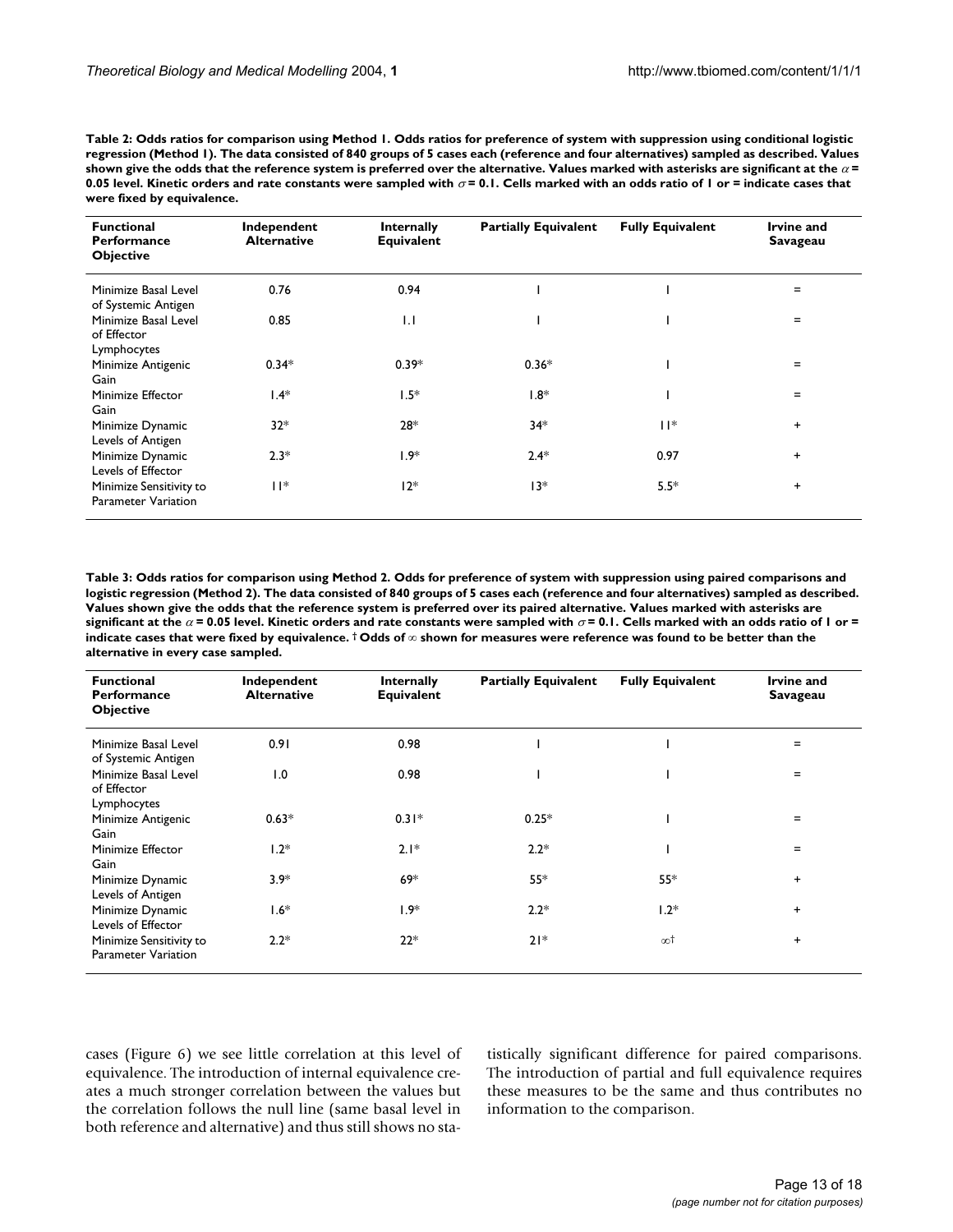<span id="page-13-0"></span>**Table 4: Odds ratios using Method 1 with increased sampling variance. Results from sensitivity analysis using increased variance in sampled population (**<sup>σ</sup> **= 0.2 versus** <sup>σ</sup> **= 0.1) giving odds ratios for preference of system with suppression using conditional logistic regression (Method 1). The data consisted of 460 groups of 5 cases each (reference and four alternatives) sampled as described. Values shown give the odds that the reference system is preferred over the alternative. Values marked with asterisks are significant at the** <sup>α</sup> **= 0.05** level. Kinetic orders and rate constants were sampled with  $\sigma$  = 0.2. Cells marked with an odds ratio of 1 or = indicate cases that **were fixed by equivalence.**

| <b>Functional</b><br><b>Performance</b><br><b>Objective</b> | Independent<br><b>Alternative</b> | <b>Internally</b><br>Equivalent | <b>Partially Equivalent</b> | <b>Fully Equivalent</b> | <b>Irvine and</b><br>Savageau |
|-------------------------------------------------------------|-----------------------------------|---------------------------------|-----------------------------|-------------------------|-------------------------------|
| Minimize Basal Level<br>of Systemic Antigen                 | 1.2                               | 0.87                            |                             |                         | $=$                           |
| Minimize Basal Level<br>of Effector<br>Lymphocytes          | 0.92                              | $\mathsf{L}$                    |                             |                         | $=$                           |
| Minimize Antigenic<br>Gain                                  | 1.2                               | $0.61*$                         | $0.48*$                     |                         | $=$                           |
| Minimize Effector<br>Gain                                   | $2.2*$                            | $1.6*$                          | $1.4*$                      |                         | $=$                           |
| Minimize Dynamic<br>Levels of Antigen                       | $4.9*$                            | $4.5*$                          | $3.2*$                      | $3.8*$                  | $\ddot{}$                     |
| Minimize Dynamic<br>Levels of Effector                      | $0.62*$                           | $0.59*$                         | $0.50*$                     | $0.44*$                 | $\ddot{}$                     |
| Minimize Sensitivity to<br><b>Parameter Variation</b>       | $5.4*$                            | $5.3*$                          | $5.2*$                      | $2.5*$                  | $\ddot{}$                     |

<span id="page-13-1"></span>**Table 5: Odds ratios using Method 2 with increased sampling variance. Results from sensitivity analysis using increased variance in sampled population (**<sup>σ</sup> **= 0.2 versus** <sup>σ</sup> **= 0.1) giving odds for preference of system with suppression using paired comparisons and logistic regression (Method 2). The data consisted of 460 groups of 5 cases each (reference and four alternatives) sampled as described. Values shown give the odds that the reference system is preferred over its paired alternative. Values marked with asterisks are significant at**  the *α* = 0.05 level. Kinetic orders and rate constants were sampled with  $\sigma$  = 0.2. Cells marked with an odds ratio of 1 or = indicate cases **that were fixed by equivalence. † Odds of** ∞ **shown for measures were reference was found to be better than the alternative in every case sampled.**

| <b>Functional</b><br>Performance<br><b>Objective</b>  | Independent<br><b>Alternative</b> | <b>Internally</b><br>Equivalent | <b>Partially Equivalent</b> | <b>Fully Equivalent</b> | <b>Irvine and</b><br>Savageau |
|-------------------------------------------------------|-----------------------------------|---------------------------------|-----------------------------|-------------------------|-------------------------------|
| Minimize Basal Level<br>of Systemic Antigen           | 1.2                               | $0.82*$                         |                             |                         | $\equiv$                      |
| Minimize Basal Level<br>of Effector<br>Lymphocytes    | 0.98                              | 1.2                             |                             |                         | $=$                           |
| Minimize Antigenic<br>Gain                            | 0.89                              | $0.59*$                         | $0.58*$                     |                         | $\equiv$                      |
| Minimize Effector<br>Gain                             | $\mathsf{I}$ .4                   | $1.5*$                          | $1.6*$                      |                         | $=$                           |
| Minimize Dynamic<br>Levels of Antigen                 | $1.8*$                            | $5.8*$                          | $6.8*$                      | $30*$                   | +                             |
| Minimize Dynamic<br>Levels of Effector                | 0.98                              | $0.76*$                         | $0.69*$                     | $0.55*$                 | $\ddot{}$                     |
| Minimize Sensitivity to<br><b>Parameter Variation</b> | $2.1*$                            | $5.5*$                          | $6.0*$                      | ∞†                      | +                             |

Functional effectiveness measures of antigenic gain and effector gain show differing preference for the alternative and reference designs. The alternative design shows statistically significant odds of having a lower antigenic gain than the reference for the independent, internal, and partial equivalence cases. The reference system, however, demonstrates statistically significant preference for reduced effector gain. These findings are again consistent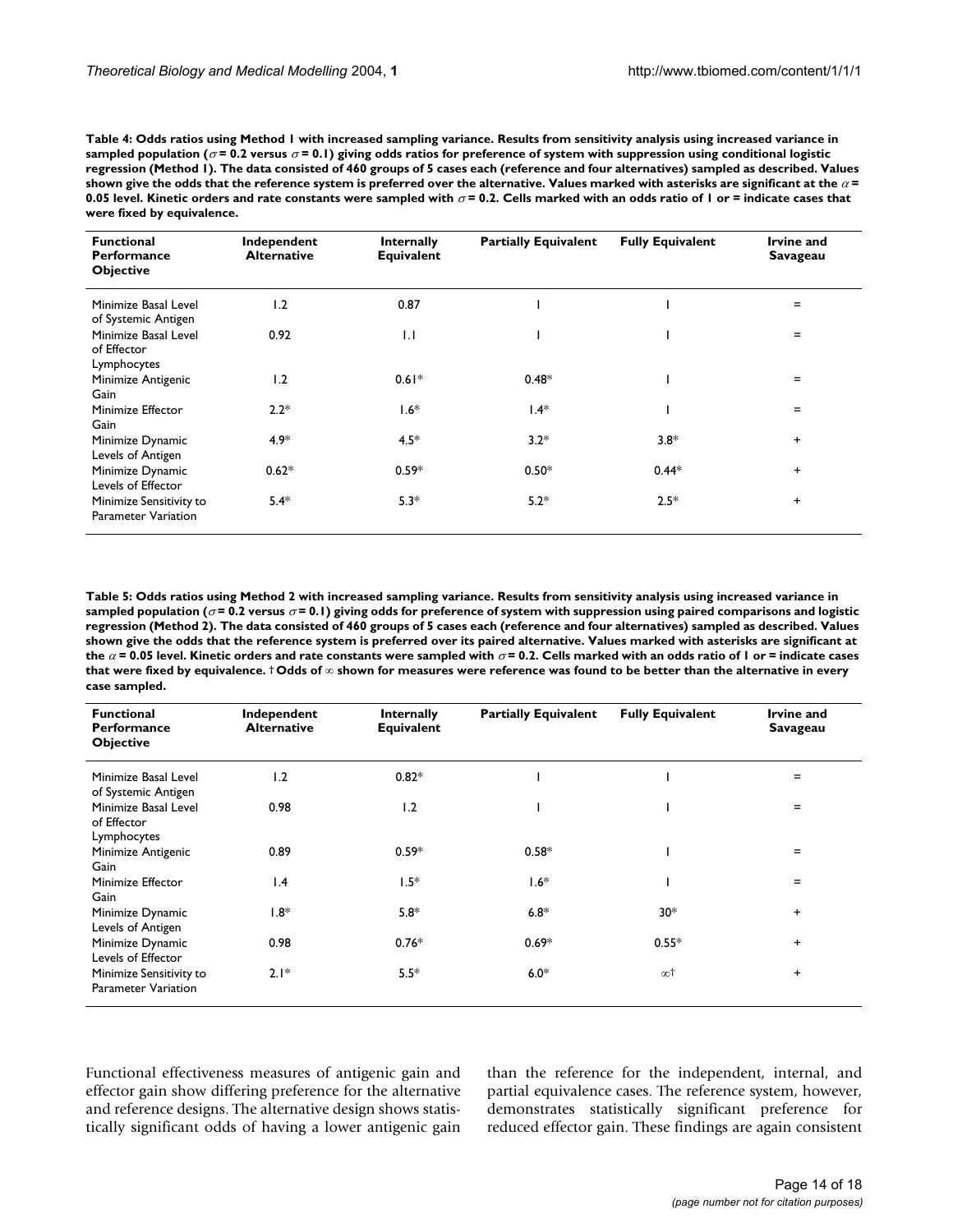<span id="page-14-0"></span>

#### **Figure 6**

**Pairwise comparison of selected performance measures.** Scatter plots of 840 pairs were produced in R and show basal systemic antigen level (top), basal effector level (middle), and sensitivity (bottom) in the reference (x-axis) versus the same value in the associated alternative (y-axis) for all equivalence levels. The dashed diagonal line corresponds to the null condition where the reference and the alternative are equal. The reference is preferred over the alternative when more pairs fall above the diagonal. System sensitivity shows a clear preference for the reference with all cases preferring the reference under full equivalence.

across both methods of analysis. Introducing constraints to achieve full equivalence causes these gains to be equal in both the reference and alternative. The introduction of constraints on  $L_{1,4}$  and  $L_{1,5} + L_{1,6}$  hides the differential preference with respect to effector and antigen gain. Analysis using the incremental introduction of constraints permits the observance of these differences.

Dynamic responses for both antigen peak levels and effector peak levels demonstrate a preference for the reference design. Even for an independent alternative (no internal or external equivalence), the odds of an instance with suppression being preferred over an instance without suppression with respect to dynamic levels of antigen and effector are 32 and 2.3 for Method 1 and 3.9 and 1.6 for Method 2. The strong preference for the design with suppression is seen at all levels of equivalence for both Method 1 and Method 2 when considering dynamic levels of antigen. A significant preference for the design with suppression is also seen for dynamic levels of effector. The finding under this measure does lose significance under full equivalence for Method 1. We conclude that the reference design is better than or equal to the alternative in all cases.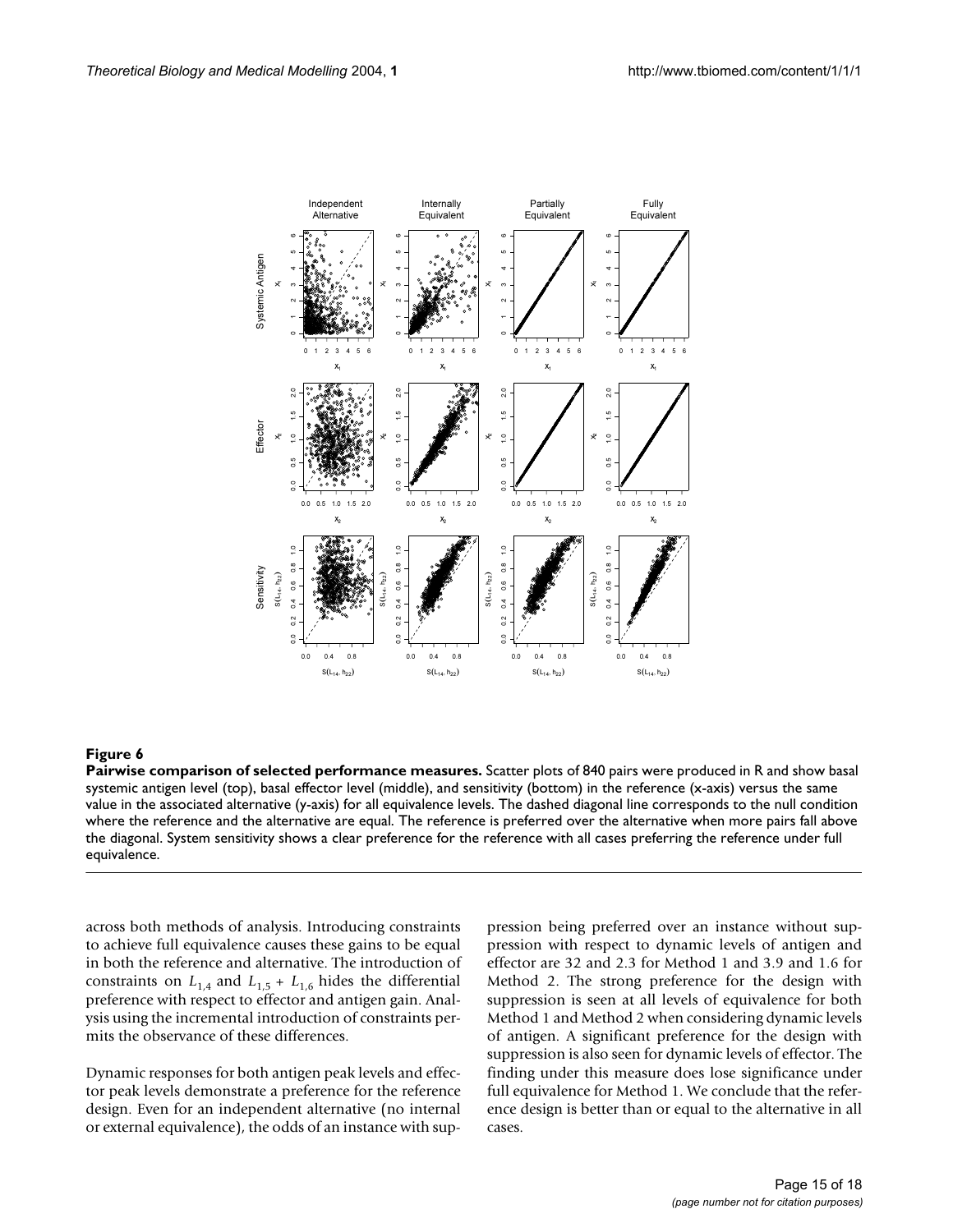Sensitivity to parameter variation, as measured by  $S(L_{1,4},$  $h_{2,2}$ ) demonstrates a clear preference for the design with suppression. In population level comparisons (Method 1), the odds of preference for the system with suppression were 11, 12, 13, and 5.5 for the four levels of equivalence. In pairwise comparisons (Method 2) the odds for preference of the reference were 2.2, 22, 21 for the independent, internally equivalent, and partially equivalent cases. Under full equivalence the reference was preferred in every case sampled. Clearly, the design with suppression is preferred, independent of our introduction of constraints.

Overall, the design with suppression is equal to or preferred in six out of the seven functional effectiveness measures and this conclusion can be generalized to the lowest level of equivalence. We also find that these observations apply to both population-based comparisons against a common threshold and controlled for group effects (Method 1) and paired comparisons (Method 2). We conclude that observations of preference for the system with suppression over the system without suppression are very general and are conditioned only on the sampling space used to draw members of the populations studied. We find that these observations differ from those of Irvine and Savageau only with respect to the minimization of antigenic gain and to some extent in the minimization of dynamic effector levels. This difference in finding, as determined by antigenic gain, would be expected as Irvine and Savageau employed a fully equivalent alternative in their comparison that was based on a constraint on  $L_{1,4}$ . Their study would not have been able to detect a difference in preference based on this measure. Differences in dynamic measures would also be expected as the dynamic data depends on the parameters of the system and a controlled comparison would, as discussed in previously, require a sampling of the parameter space.

Analysis of sensitivity with respect to the sampling distributions indicated that in 6 of the 7 measures, the preferences held as described above. For dynamic levels of effector, the preference shifted from the system with suppression (reference) to the system without (alternative). Under both methods and across all levels of equivalence the preference shifted away from the reference and either became insignificant or shifted slightly in favor of the alternative. To verify these findings we repeated the entire analysis with a larger starting sample (5000 groups versus 1000 groups, results not shown). The same shift in preference was observed for the larger sample size, and we conclude that our observations with respect to this measure should be conditioned on the chosen sample space.

#### **Discussion**

The primary purpose of this analysis was to demonstrate proposed enhancements to the method of mathematically controlled comparisons. Through this analysis we have demonstrated the incremental introduction of constraints and have identified that in one measure a preference for the alternative was detected consistently across levels of equivalence that would not have been identified through comparison using the fully equivalent alternative. The conclusions reached in this analysis, which qualitatively match those of Irvine and Savageau, are more general in that we demonstrate the existence of preference for the system with suppression with fewer constraints and that these preferences additionally appear in population-level comparisons to a common threshold (Method 1). Our use of methods from categorical data analysis (logistic regression) and odds (or odds ratios) as a measure of preference provides a statistically meaningful method for comparing the results; and estimation of the confidence interval for those measures provides a method for assessing the sufficiency of the sampling used in the analysis. The compilation of these results in a table of increasing equivalence provides a convenient display of the results and facilitates generalization to the fewest set of constraints.

The analysis also indicated that unreasonable alternatives can result from the application of constraints even when sampling in a small region about reasonable nominal values. By using the S-system based framework, we are relying on an equivalence between the canonical S-system representation and the biochemical network structure in this analysis. The application of constraints that result in kinetic orders that change sign or approach 0 is, therefore, equivalent to a change in the structure of the alternative. This would invalidate our assumption that the alternative constructed from the reference by application of constraints results in a representative of the alternative biochemical system design. The incorporation of a step that explicitly checks the reasonableness of constructed alternatives eliminates the potential for such problems.

Our proposed enhancement to the method of controlled comparisons provides results consistent with the currently defined method for the fully equivalent case, allows for the incremental introduction of constraints and generalization of results, eliminates comparison with unrealistic alternatives, and provides a consistent measure of preference that can be compared across levels of equivalence. We find that in this specific analysis, the results of Irvine and Savageau can be generalized and that some differential preference is observed for antigenic and effector gains that would not have been observable in their fully equivalent analysis. In general, we conclude that there are different levels of confidence at which we might declare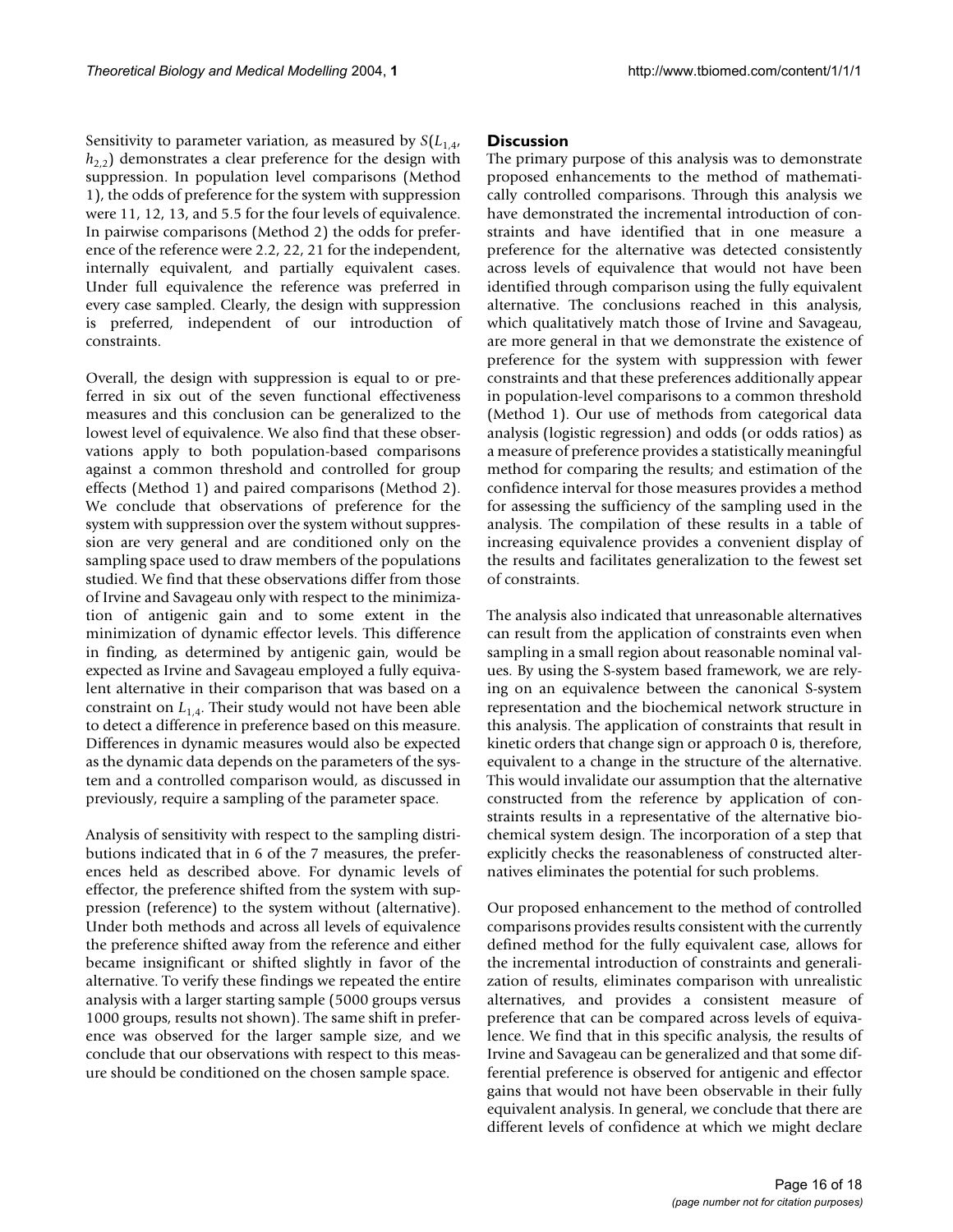one design better than another and that the assessment of these differences requires a more complete exploration of the implications of constraints and sample spaces on the conclusions we reach. As we continue to search for design principles among the many pathways now being studied we need to fully characterize the contexts in which a preference exists. The method of mathematically controlled comparisons coupled with the canonical nonlinear representations of S-systems and well-chosen statistical methods offers significant potential to facilitate these searches.

#### **Competing Interests**

None declared.

#### **Author's Contributions**

JHS developed the approach, implemented the software, conducted the tests, and prepared the results. EOV provided the theoretical framework, identified the test case, and supported the evaluation and interpretation of the results.

#### **Appendix**

S-systems are systems of ordinary differential equations of the following form [26].

$$
\frac{dX_i}{dt} = \alpha_i \prod_{j=1}^{n+m} X_j^{\mathcal{S}_{i,j}} - \beta_i \prod_{j=1}^{n+m} X_j^{h_{i,j}} \text{ for } i \in 1...n
$$

The S-system representation offers a particular advantage in that it allows for the determination of the system's steady state by solution of a system of linear equations. Setting the time derivatives to 0 and taking logs results is a linear system of equations from which the log steadystate values of the *n* dependent variables can be determined from the values of the *m* independent variables and the system parameters [26].

$$
\mathbf{y}_D = \mathbf{A}_D^{-1} \mathbf{b} - \mathbf{A}_D^{-1} \mathbf{A}_I \mathbf{y}_I
$$
  
\n
$$
b_i = \ln(\beta_i) - \ln(\alpha_i)
$$
  
\n
$$
a_{i,j} = g_{i,j} - h_{i,j}
$$
  
\n
$$
\gamma_{D,i} = \ln(X_i) \text{ for } i \in 1...n
$$
  
\n
$$
\gamma_{I,i} = \ln(X_{i+n}) \text{ for } i \in 1...m
$$
\n(11)

S-systems additionally provide for the convenient characterization of systemic performance local to the steady state. Logarithmic gains that represent the change in the log value of the steady state of a dependent variable or flux as a result of a change in the log value of an independent variable are computed as follows [26].

$$
L(X_j, X_k) = \frac{\partial \ln X_j}{\partial \ln X_k} = \frac{\partial X_j}{\partial X_k} \frac{X_k}{X_j}
$$
  
\n
$$
L(V_i^+, X_k) = \frac{\partial \ln V_i^+}{\partial \ln X_k} = g_{i,k} + \sum_{j=1}^n g_{i,j} L(X_j, X_k)
$$
  
\n
$$
L(V_i^-, X_k) = \frac{\partial \ln V_i^-}{\partial \ln X_k} = h_{i,k} + \sum_{j=1}^n h_{i,j} L(X_j, X_k)
$$
\n(12)

System sensitivities measure the degree to which changes in the system parameters (kinetic orders and rate constants) affect the steady state of the system. Sensitivities are often used as a measure of the robustness of the system.

$$
S(X_k, \alpha_j) = \frac{\partial \ln X_k}{\partial \ln \alpha_i} = \frac{\partial X_k}{\partial \alpha_i} \frac{\alpha_i}{X_k}
$$
  

$$
S(X_k, g_{i,j}) = \frac{\partial \ln X_k}{\partial \ln g_{i,j}} = \frac{\partial X_k}{\partial g_{i,j}} \frac{g_{i,j}}{X_k}
$$
(13)

Logarithmic gains and sensitivities used in this analysis were computed using the implicit differentiation method described in Chapter 7 of [9].

#### **Acknowledgements**

This research was supported under NLM Training Grant T15LM07438 (E.O. Voit, PI) and NSF-BES Quantitative Systems Biotechnology research grant 0120288 (E.O. Voit, PI).

#### **References**

- 1. Bhalla US: **[Understanding complex signaling networks](http://www.ncbi.nlm.nih.gov/entrez/query.fcgi?cmd=Retrieve&db=PubMed&dopt=Abstract&list_uids=10.1016/S0079-6107(02)00046-9) [through models and metaphors](http://www.ncbi.nlm.nih.gov/entrez/query.fcgi?cmd=Retrieve&db=PubMed&dopt=Abstract&list_uids=10.1016/S0079-6107(02)00046-9)[.](http://www.ncbi.nlm.nih.gov/entrez/query.fcgi?cmd=Retrieve&db=PubMed&dopt=Abstract&list_uids=12475569)** *Prog Biophys Mol Biol* 2003, **81:**45-65.
- 2. Savageau MA: *Biochemical systems analysis : a study of function and design in molecular biology* Reading, Mass.: Addison-Wesley Pub. Co. Advanced Book Program; 1976.
- 3. Savageau MA: **[Design principles for elementary gene circuits:](http://www.ncbi.nlm.nih.gov/entrez/query.fcgi?cmd=Retrieve&db=PubMed&dopt=Abstract&list_uids=10.1063/1.1349892) [Elements, methods, and examples](http://www.ncbi.nlm.nih.gov/entrez/query.fcgi?cmd=Retrieve&db=PubMed&dopt=Abstract&list_uids=10.1063/1.1349892)[.](http://www.ncbi.nlm.nih.gov/entrez/query.fcgi?cmd=Retrieve&db=PubMed&dopt=Abstract&list_uids=12779449)** *Chaos* 2001, **11:**142-159.
- 4. Savageau MA: **[Biochemical systems analysis. I. Some mathe](http://www.ncbi.nlm.nih.gov/entrez/query.fcgi?cmd=Retrieve&db=PubMed&dopt=Abstract&list_uids=5387046)[matical properties of the rate law for the component enzy](http://www.ncbi.nlm.nih.gov/entrez/query.fcgi?cmd=Retrieve&db=PubMed&dopt=Abstract&list_uids=5387046)[matic reactions.](http://www.ncbi.nlm.nih.gov/entrez/query.fcgi?cmd=Retrieve&db=PubMed&dopt=Abstract&list_uids=5387046)** *J Theor Biol* 1969, **25:**365-369.
- 5. Savageau MA: **[Biochemical systems analysis. II. The steady](http://www.ncbi.nlm.nih.gov/entrez/query.fcgi?cmd=Retrieve&db=PubMed&dopt=Abstract&list_uids=5387047)[state solutions for an n-pool system using a power-law](http://www.ncbi.nlm.nih.gov/entrez/query.fcgi?cmd=Retrieve&db=PubMed&dopt=Abstract&list_uids=5387047) [approximation.](http://www.ncbi.nlm.nih.gov/entrez/query.fcgi?cmd=Retrieve&db=PubMed&dopt=Abstract&list_uids=5387047)** *J Theor Biol* 1969, **25:**370-379.
- 6. Savageau MA: **[Biochemical systems analysis. 3. Dynamic solu](http://www.ncbi.nlm.nih.gov/entrez/query.fcgi?cmd=Retrieve&db=PubMed&dopt=Abstract&list_uids=5434343)[tions using a power-law approximation.](http://www.ncbi.nlm.nih.gov/entrez/query.fcgi?cmd=Retrieve&db=PubMed&dopt=Abstract&list_uids=5434343)** *J Theor Biol* 1970, **26:**215-226.
- 7. Torres NV, Voit EO: *Pathway analysis and optimization in metabolic engineering* New York: Cambridge University Press; 2002.
- 8. Voit EO: *Canonical nonlinear modeling : S-system approach to understanding complexity* New York: Van Nostrand Reinhold; 1991.
- 9. Voit EO: *Computational analysis of biochemical systems: a practical guide for biochemists and molecular biologists* New York: Cambridge University Press; 2000.
- 10. Savageau MA: **[A theory of alternative designs for biochemical](http://www.ncbi.nlm.nih.gov/entrez/query.fcgi?cmd=Retrieve&db=PubMed&dopt=Abstract&list_uids=4038287) [control systems.](http://www.ncbi.nlm.nih.gov/entrez/query.fcgi?cmd=Retrieve&db=PubMed&dopt=Abstract&list_uids=4038287)** *Biomed Biochim Acta* 1985, **44:**875-880.
- 11. Alves R, Savageau MA: **[Extending the method of mathemati](http://www.ncbi.nlm.nih.gov/entrez/query.fcgi?cmd=Retrieve&db=PubMed&dopt=Abstract&list_uids=10.1093/bioinformatics/16.9.786)[cally controlled comparison to include numerical](http://www.ncbi.nlm.nih.gov/entrez/query.fcgi?cmd=Retrieve&db=PubMed&dopt=Abstract&list_uids=10.1093/bioinformatics/16.9.786) [comparisons](http://www.ncbi.nlm.nih.gov/entrez/query.fcgi?cmd=Retrieve&db=PubMed&dopt=Abstract&list_uids=10.1093/bioinformatics/16.9.786)[.](http://www.ncbi.nlm.nih.gov/entrez/query.fcgi?cmd=Retrieve&db=PubMed&dopt=Abstract&list_uids=11108701)** *Bioinformatics* 2000, **16:**786-798.
- 12. Alves R, Savageau MA: **[Comparing systemic properties of](http://www.ncbi.nlm.nih.gov/entrez/query.fcgi?cmd=Retrieve&db=PubMed&dopt=Abstract&list_uids=10.1093/bioinformatics/16.6.527) [ensembles of biological networks by graphical and statistical](http://www.ncbi.nlm.nih.gov/entrez/query.fcgi?cmd=Retrieve&db=PubMed&dopt=Abstract&list_uids=10.1093/bioinformatics/16.6.527) [methods](http://www.ncbi.nlm.nih.gov/entrez/query.fcgi?cmd=Retrieve&db=PubMed&dopt=Abstract&list_uids=10.1093/bioinformatics/16.6.527)[.](http://www.ncbi.nlm.nih.gov/entrez/query.fcgi?cmd=Retrieve&db=PubMed&dopt=Abstract&list_uids=10980150)** *Bioinformatics* 2000, **16:**527-533.